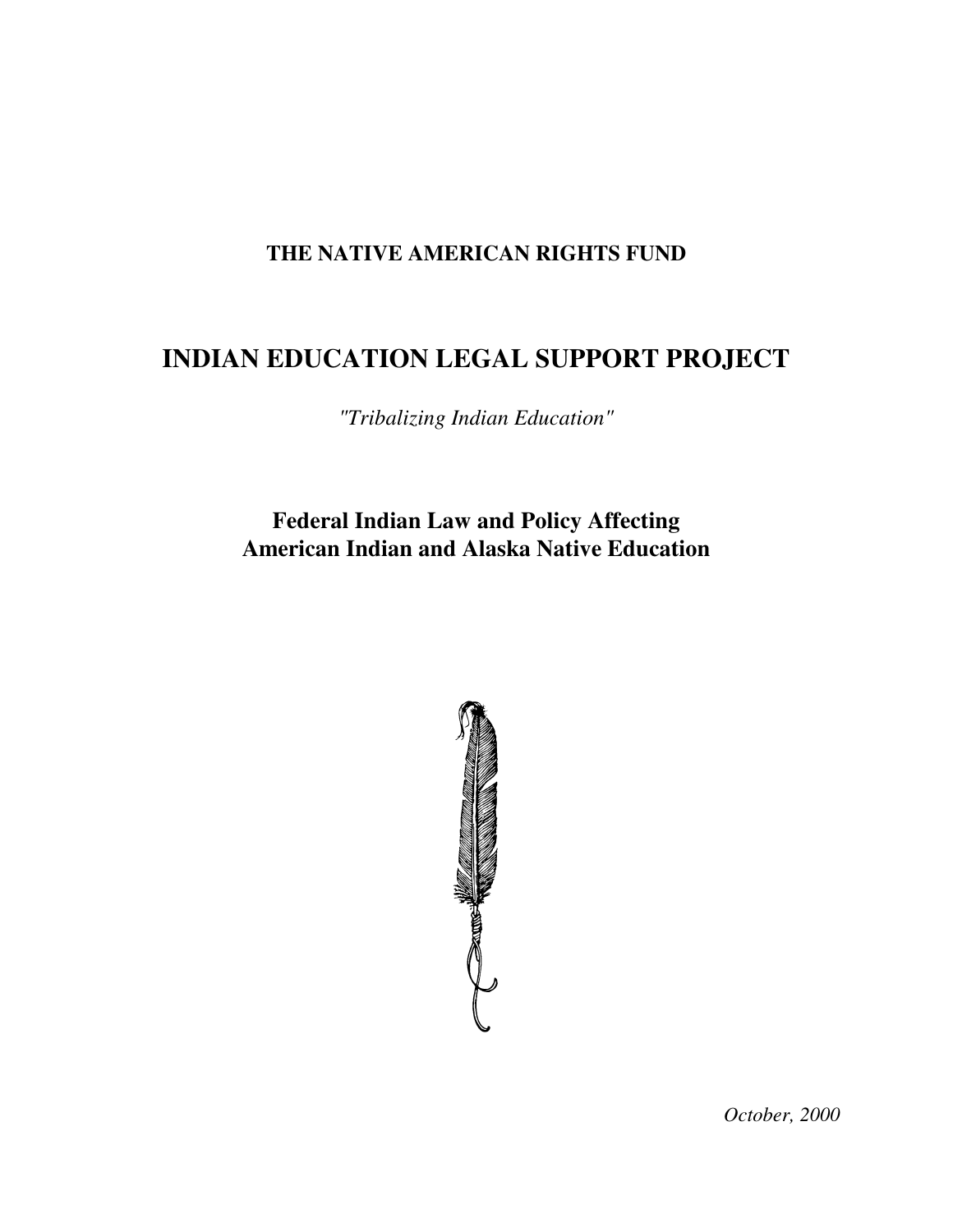# **INDIAN EDUCATION LEGAL SUPPORT PROJECT**

*"Tribalizing Indian Education"*

# **Federal Indian Law and Policy Affecting American Indian and Alaska Native Education**

*Prepared by*

Melody L. McCoy Staff Attorney NATIVE AMERICAN RIGHTS FUND 1506 Broadway Boulder, Colorado 80302 Telephone (303) 447-8760 Fax (303) 443-7776 www.narf.org

*October, 2000*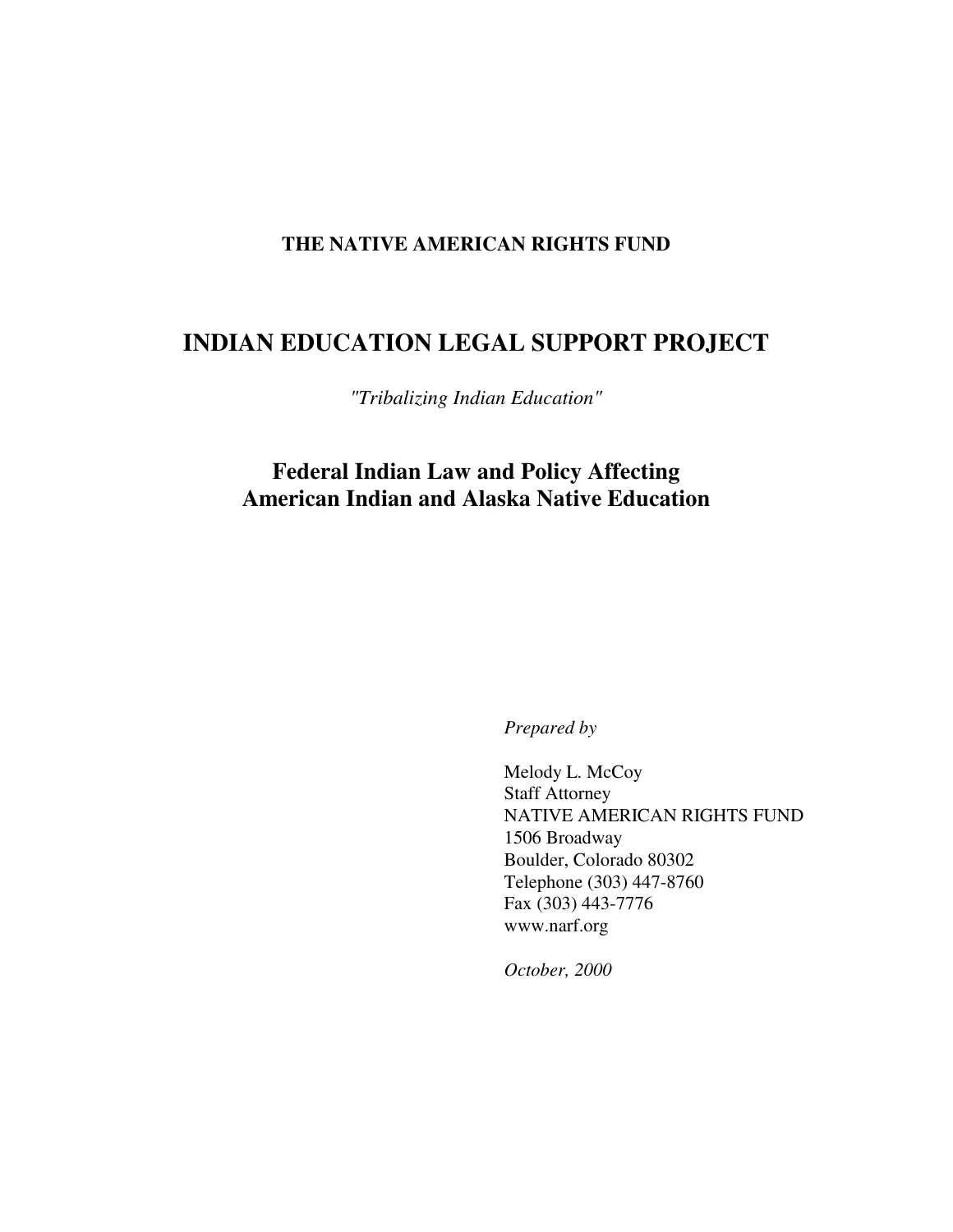

#### **INDIAN EDUCATION LEGAL SUPPORT PROJECT**

**Federal Indian Law and Policy Affecting American Indian and Alaska Native Education**

## **INTRODUCTION**

These materials are an overview of the major legal principles of federal Indian law and the major developments in federal Indian policy. They are intended to show how the legal principles and policy developments have affected the education of American Indians and Alaska Natives. These materials were developed largely as a result of presentations made during the Regional Partnership Forums mandated by Executive Order No. 13096 on American Indian and Alaska Native Education, signed by President Clinton on August 6, 1998.

These materials are intended to be a general resource for tribal, state, and federal officials, schools, and other interested persons. For further information and reference about Indian education law and policy and the rights and roles of tribal governments in education, please see the first five sets of materials under this project dated October, 1993, October, 1994, October, 1997, October, 1998, October, 1999, and October, 2000. None of these materials is intended to be legal advice for any particular tribe. Tribes should consult their legal counsel for specific advice about the existence and scope of their sovereign authority in education.

The Native American Rights Fund's Indian Education Legal Support Project, "*Tribalizing Indian Education*," is designed to build the capacity of Indian tribes to control education and improve student academic performance.

© 2000 Native American Rights Fund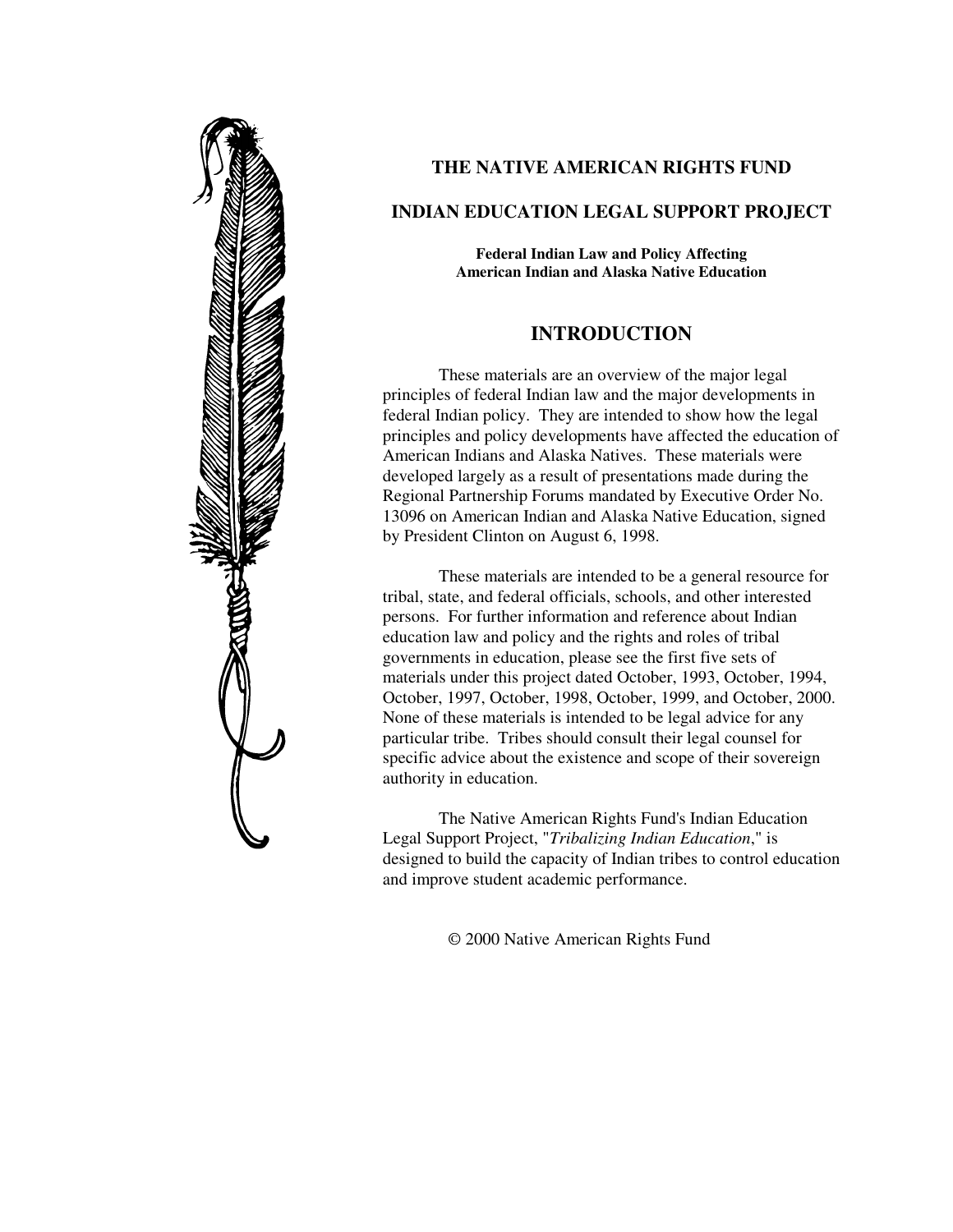#### **INDIAN EDUCATION LEGAL SUPPORT PROJECT**

## **Federal Indian Law and Policy Affecting American Indian and Alaska Native Education**

#### **TABLE OF CONTENTS**

**Page**

# **Section 1**: Executive Summary of the Project . . . . . . . . . . . . . . . . . . . . . . . . . . . . . . . . . . . . . 1 **Section 2**: Goals of the Project - Tribalizing Indian Education . . . . . . . . . . . . . . . . . . . . . . . 3 **Section 3**: Legal Principles of Federal Indian Law . . . . . . . . . . . . . . . . . . . . . . . . . . . . . . . . . 5 A. Fundamental Principles . . . . . . . . . . . . . . . . . . . . . . . . . . . . . . . . . . . . . . . 5 1. Overview . . . . . . . . . . . . . . . . . . . . . . . . . . . . . . . . . . . . . . . . . . . . 5 2. Court Case Examples . . . . . . . . . . . . . . . . . . . . . . . . . . . . . . . . . . . 5 B. Congressional Intent . . . . . . . . . . . . . . . . . . . . . . . . . . . . . . . . . . . . . . . . . 8 1. Overview . . . . . . . . . . . . . . . . . . . . . . . . . . . . . . . . . . . . . . . . . . . . 8 2. Court Case Examples . . . . . . . . . . . . . . . . . . . . . . . . . . . . . . . . . . . 9 C. Scope of Sovereignty - Exclusive or Concurrent . . . . . . . . . . . . . . . . . . . 16 **Section 4**: History of Federal Indian Education Laws and Policies . . . . . . . . . . . . . . . . . . . 17 A. Overview . . . . . . . . . . . . . . . . . . . . . . . . . . . . . . . . . . . . . . . . . . . . . . . . . 17 B. The Journey from Tribal to Federal to State Control, and back toward Tribal Control . . . . . . . . . . . . . . . . . . . . . . . . . . . . . . . . . . . . . . . 18 1. In the Beginning: Tribal Control . . . . . . . . . . . . . . . . . . . . . . . . . 18 2. The Assumption of Federal Control . . . . . . . . . . . . . . . . . . . . . . 18 3. The Transfer to State Control . . . . . . . . . . . . . . . . . . . . . . . . . . . 18 4. The Return Toward Tribal Control . . . . . . . . . . . . . . . . . . . . . . . 19 **Section 5**: Alaska Natives . . . . . . . . . . . . . . . . . . . . . . . . . . . . . . . . . . . . . . . . . . . . . . . . . . . 21 A. Overview . . . . . . . . . . . . . . . . . . . . . . . . . . . . . . . . . . . . . . . . . . . . . . . . . 21 B. Federal Laws and Policies Unique to Alaska Natives and their Education . . . . . . . . . . . . . . . . . . . . . . . . . . . . . . . . . . . . . . . . . . . . . . . . . 21 1. Treaties . . . . . . . . . . . . . . . . . . . . . . . . . . . . . . . . . . . . . . . . . . . . . 21 2. Laws . . . . . . . . . . . . . . . . . . . . . . . . . . . . . . . . . . . . . . . . . . . . . . . 21 3. Policies . . . . . . . . . . . . . . . . . . . . . . . . . . . . . . . . . . . . . . . . . . . . . 22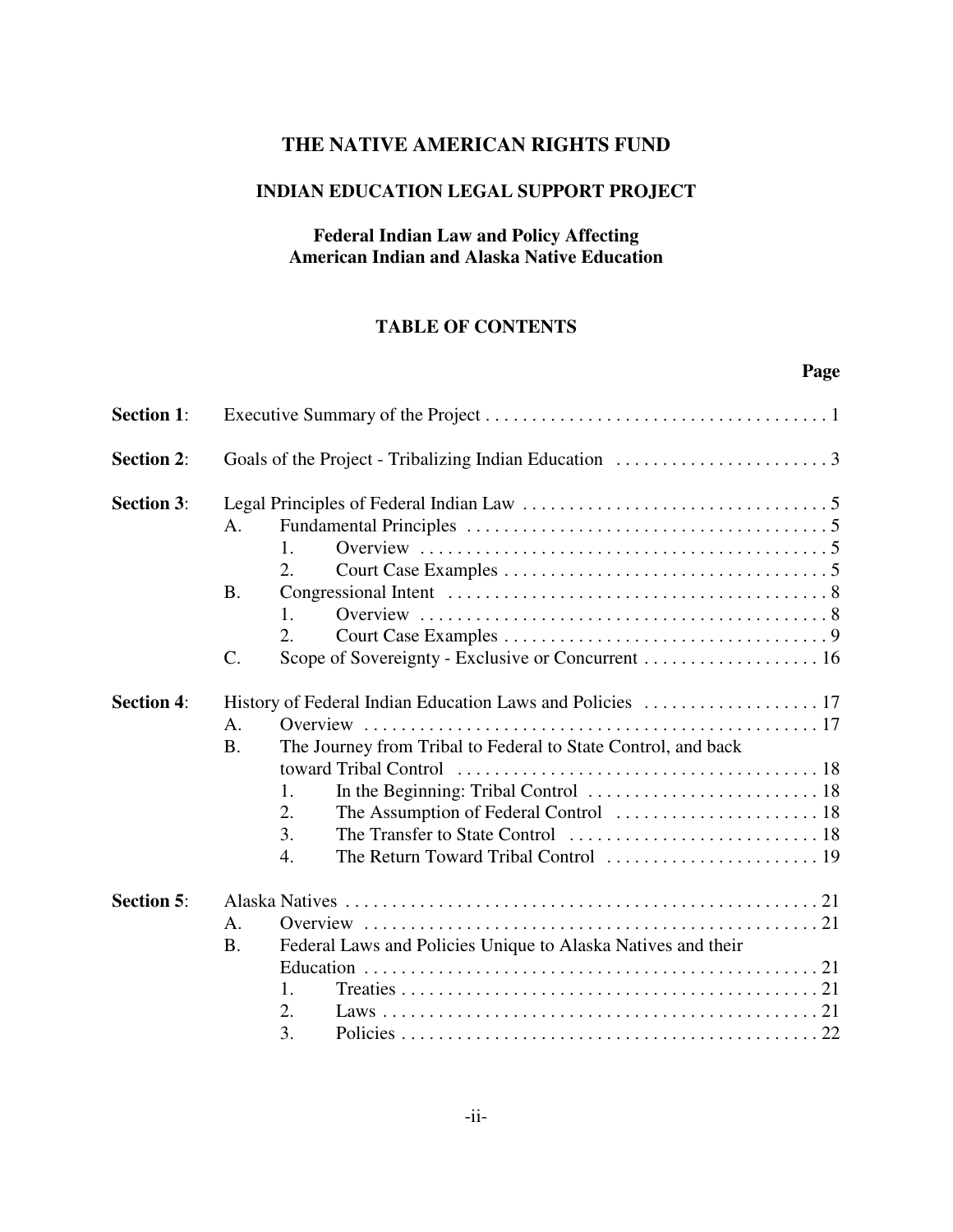**(Page Intentionally Left Blank)**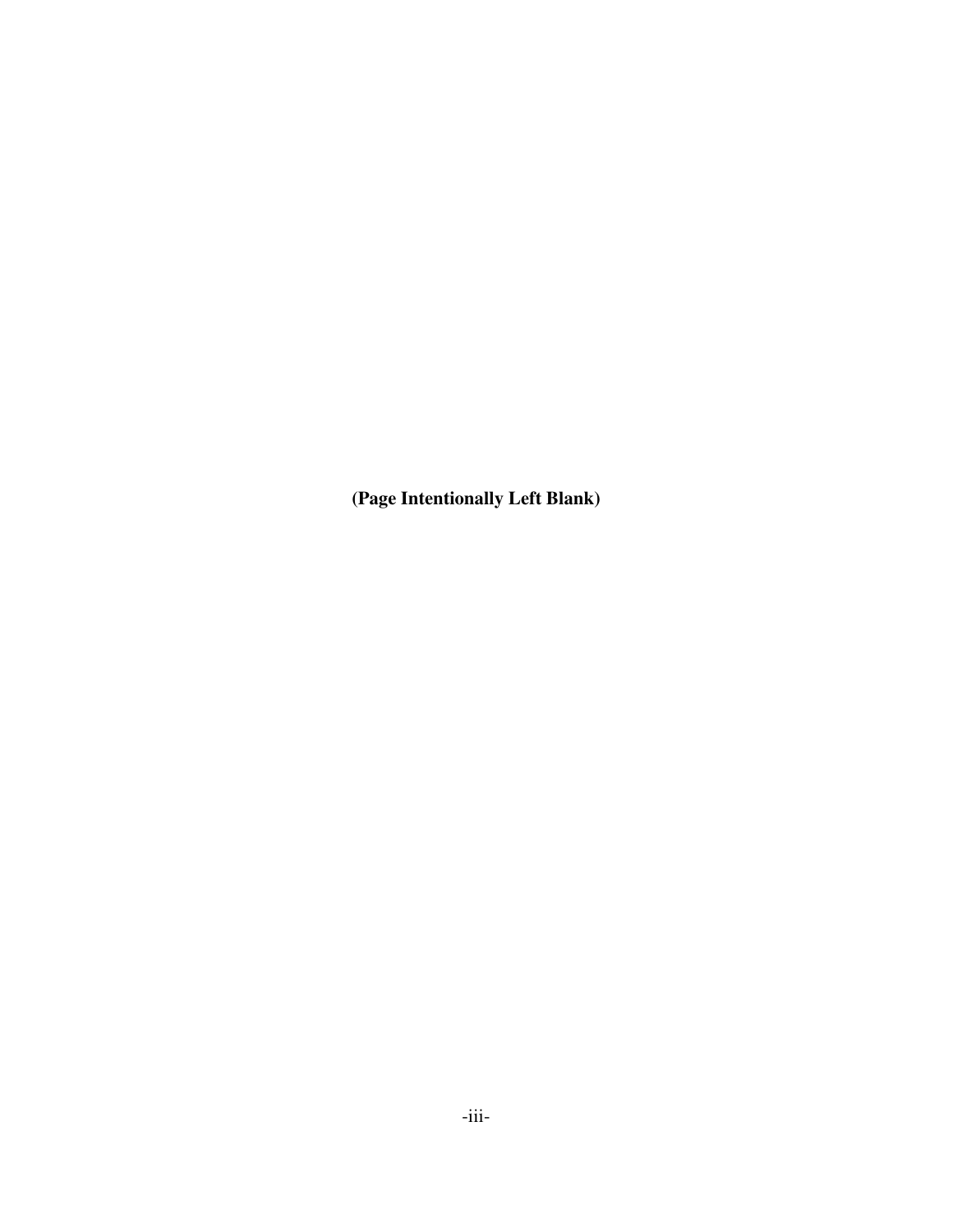#### **INDIAN EDUCATION LEGAL SUPPORT PROJECT**

#### **EXECUTIVE SUMMARY**

#### **The Native American Rights Fund**

The Native American Rights Fund (NARF) is the national legal defense fund for American Indian and Alaska Native tribes. Founded in 1970, NARF concentrates on bringing cases and reforming laws that are of major importance to a great many Native people. NARF has been consistently at the forefront of issues and developments in Indian law in areas such as Indian treaty rights to land and water, Native religious freedom rights, and the rights of tribes as sovereign governments including tribal rights in education.

#### **The NARF Indian Education Legal Support Project - Tribalizing Indian Education**

NARF historically has represented Indian clients on a variety of education issues. Since 1987, NARF has represented the Rosebud Sioux Tribe of South Dakota in establishing a precedent-setting tribal education code and implementing that code through a tribal education department. As a result of its success with the Rosebud Sioux Tribe, NARF started a new project that has been funded primarily by the Carnegie Corporation of New York and the W.K. Kellogg Foundation. The project advances Native American education by emphasizing the legal rights of tribes to control the formal education of tribal members in all types of schools – federal, state, and tribal.

NARF seeks to "tribalize" formal education through developing tribal education laws and reforming state and national Indian education legislation. Tribal education laws are essential to effective tribal control of education, yet few tribes have such laws. Tribal laws are essential to defining each tribe's education rights and goals. Tribal laws are essential to delineating the forum and process for establishing tribal and non-tribal government-to-government relationships and working agreements on common education issues and goals.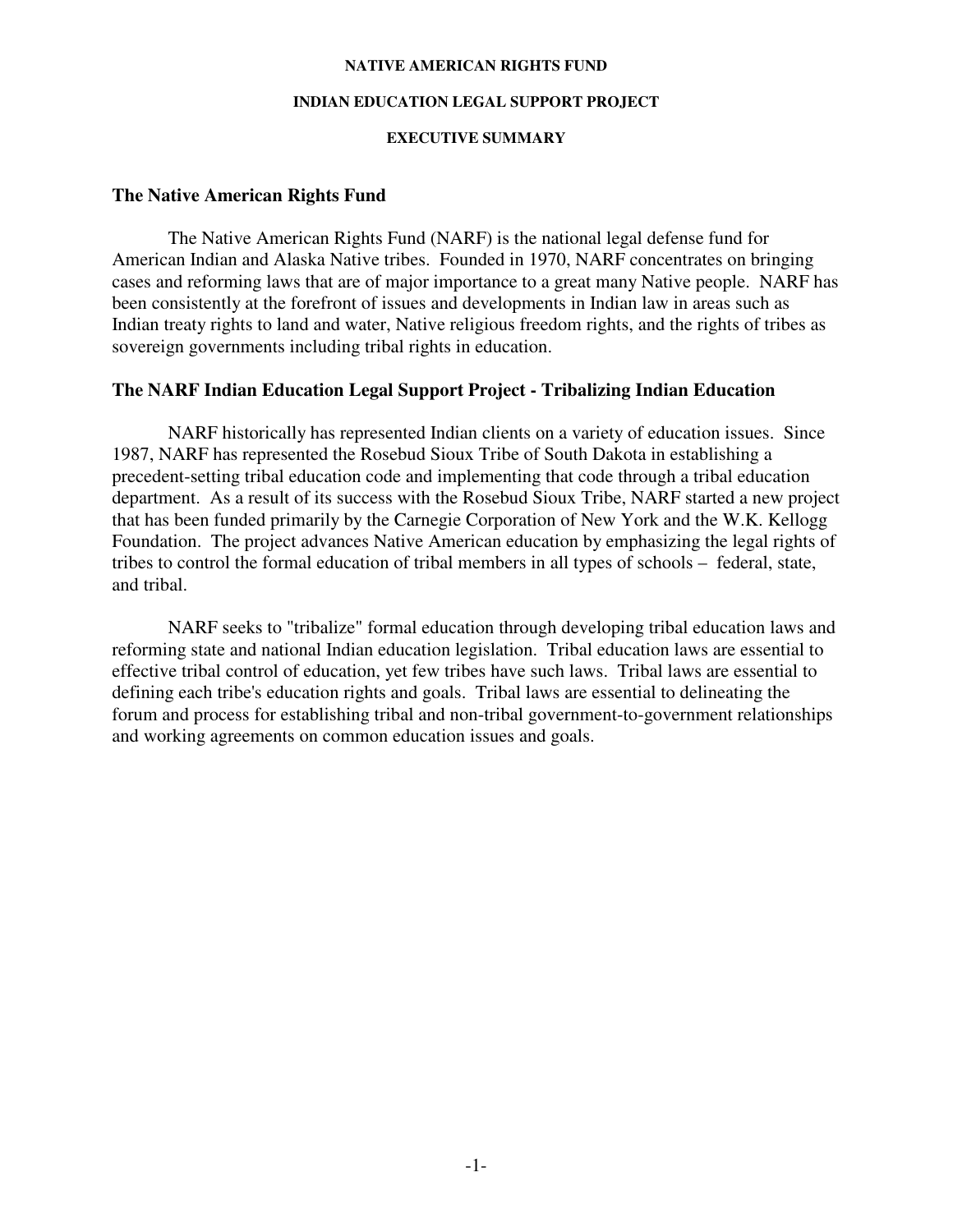## **The Need is Evident but Affirmative Steps Must Be Taken**

Indian tribes are sovereign governments just as their state and federal counterparts. Many federal reports and some federal and state laws have focused on Indian education problems. Some reports and laws have pointed out the need to increase the role of tribal governments to address the problems. But instead of requiring active tribal government involvement, most federal and state education programs and processes circumvent tribal governments and maintain non-Indian federal and state government control over the intent, goals, approaches, funding, staffing, and curriculum for Indian education. And there are no effective programs to establish tribal education codes or operate tribal education departments.

The three sovereign governments in this country have a major stake in Indian education. Common sense dictates that tribal governments have the most at stake because it involves their children, their most precious resource, and their future for perpetuating tribes. Some progress has been made because of Indian education programs, Indian parent committees, Indian school boards, and tribally-controlled colleges. Some progress has been made through a measured amount of tribal control and input under laws that include the Indian Education Act of 1988, the Indian Self-Determination and Education Assistance Act of 1975, the Elementary and Secondary Education Act of 1965, and the Impact Aid Laws of 1950.

## **Conclusion**

More direct tribal control of Indian education is needed, and more direct control is the next logical step for many tribes. Federal reports and recommendations call for partnerships between tribes and state schools, tribal approval of state education plans, and tribal education codes, plans, and standards. Tribal control of education is a fact of life in a small number of tribes and more tribal communities want to assume this control. But tribes have been denied this opportunity and responsibility and have been "out of the loop" for decision-making and accountability. For Indian education to succeed, federal and state governments must allow tribes the opportunity to regain control and make decisions, be accountable, and help shape their children's future and their own future as tribes. NARF intends to ensure that tribes gain the legal control over education that they deserve as sovereign governments and that they must have for Indian education success.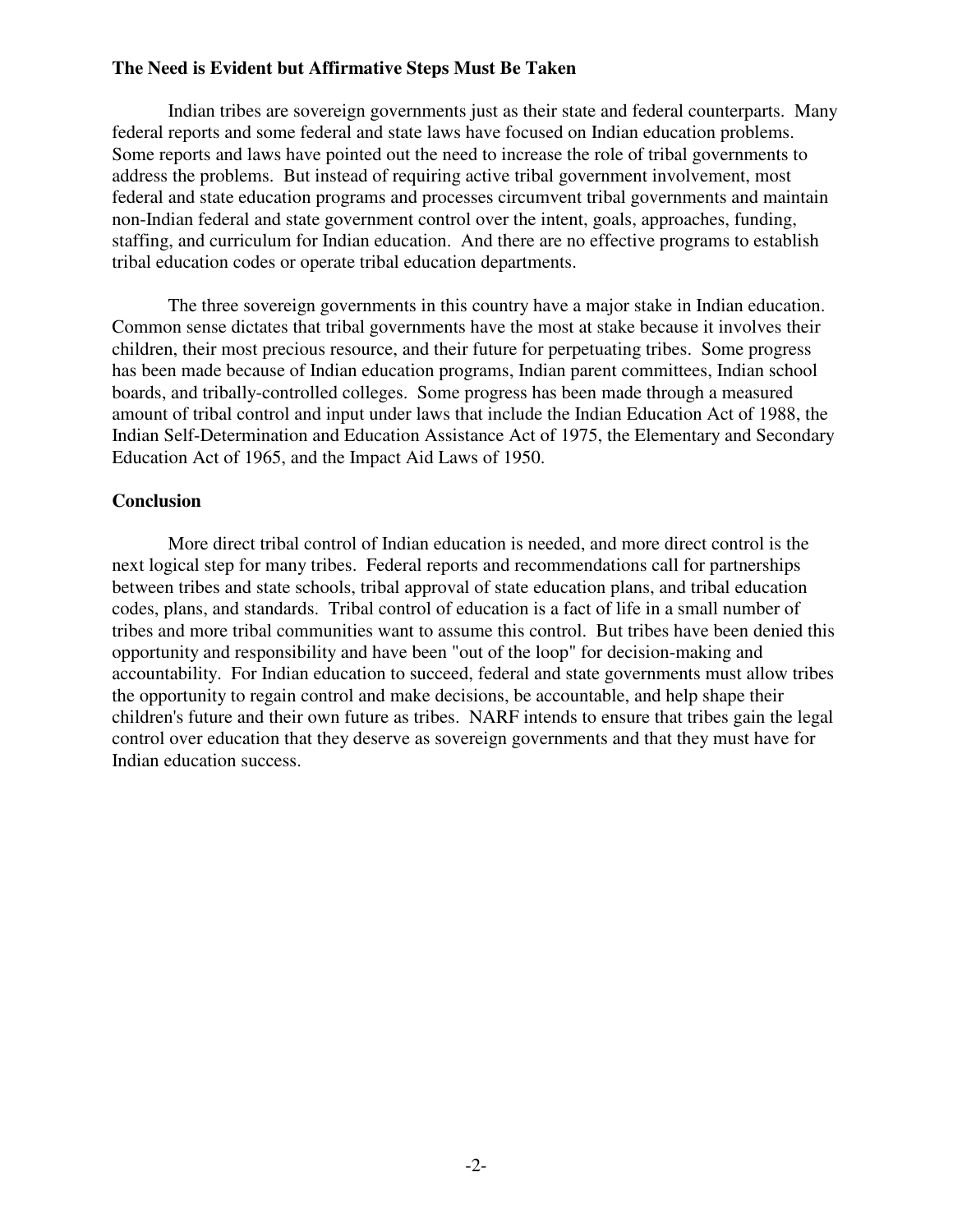#### **INDIAN EDUCATION LEGAL SUPPORT PROJECT**

#### **Federal Indian Law and Policy Affecting American Indian and Alaska Native Education**

# **GOALS OF THE PROJECT - TRIBALIZING INDIAN EDUCATION**

- 1. To promote sovereign tribal rights and responsibilities in education, including the government-to-government interactions of tribal governments with the federal and state governments;
- 2. To increase the number of tribal governments that assess their education situation, develop education goals, and exercise sovereign rights through developing and implementing tribal education laws, tribal education standards, and tribal education plans;
- 3. To increase the number of tribal governments that take more education responsibility, control, and accountability;
- 4. To assist the federal and state governments in increasing their government-to-government education work with tribal governments and in monitoring that increase within their federal and state agencies and federal and state funded education programs; and,
- 5. To assist tribes in reforming federal and state Indian education laws and policies and in passing new laws and adopting new policies which enable tribal decision-making, ensure access to resources, and enhance other improvements in Indian education.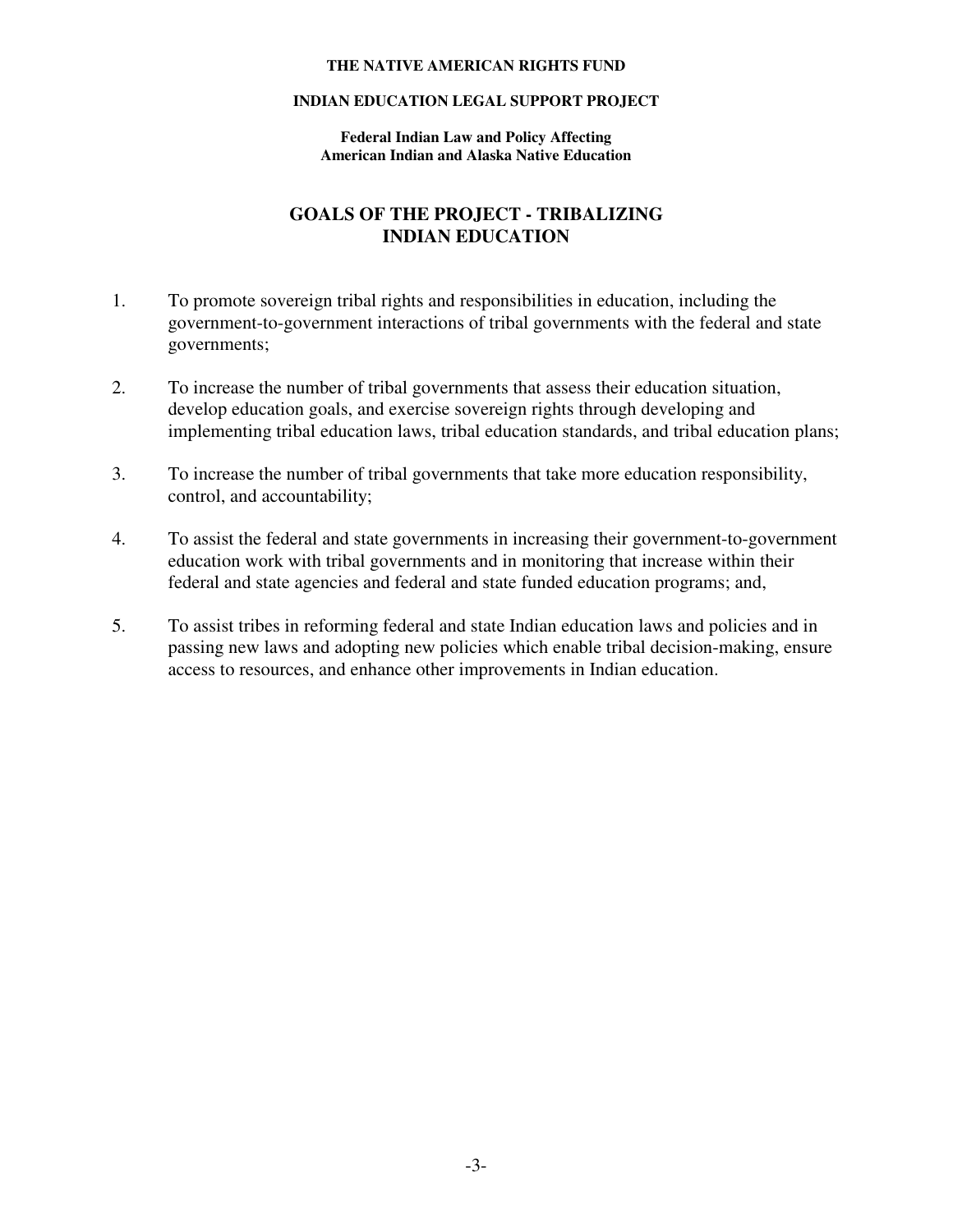**(Page Intentionally Left Blank)**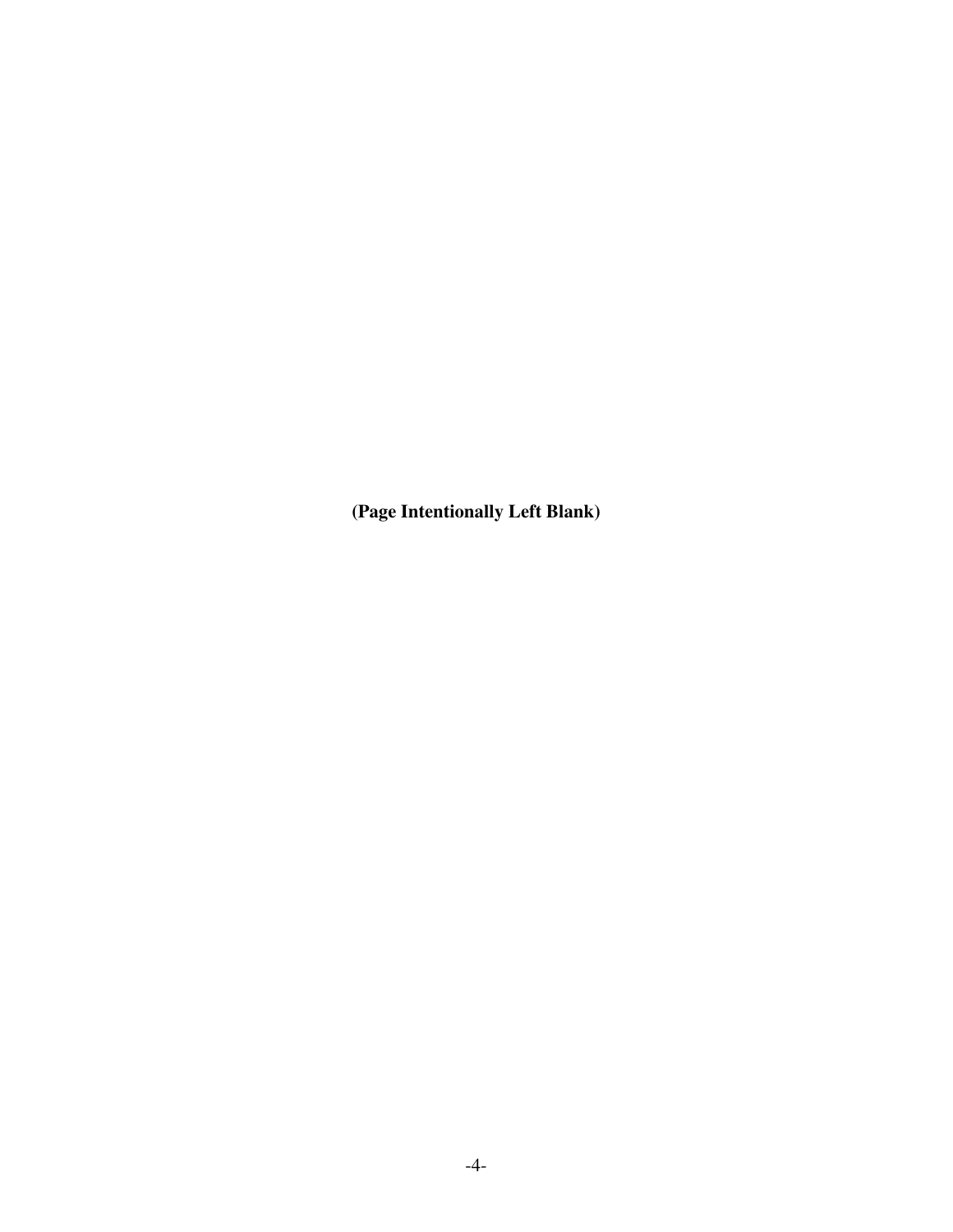# **INDIAN EDUCATION LEGAL SUPPORT PROJECT**

## **Federal Indian Law and Policy affecting American Indian and Alaska Native Education**

# **LEGAL PRINCIPLES OF FEDERAL INDIAN LAW**

## **A. Fundamental Principles**

## **1. Overview**

"Federal Indian law" is the body of United States law – treaties, statutes, executive orders, administrative decisions, and court cases – that define and exemplify the unique legal and political status of the over 550 federally recognized American Indian and Alaska Native tribes; the relationship of tribes with the federal government; and, the role of tribes and states in our federalism. Federal Indian law has three fundamental legal principles:

- a) American Indian and Alaska Native tribes that are recognized by the federal government *are independent sovereign governments, separate from the states and from the federal government.*
- b) Unless Congress provides otherwise, the sovereignty of federally recognized American Indian and Alaska Native tribes *generally extends over their federally recognized geographic territory (e.g., reservations, allotments, trust and restricted Indian lands, and other Indian country), including over the activities and conduct of tribal members and non-tribal members within that territory.*
- c) The sovereignty of federally recognized American Indian and Alaska Native tribes *is inherent and exists unless and until Congress takes it away.*

## **2. Court Case Examples**

These three fundamental principles of federal Indian law have been recognized since the formation of the United States of America. The principles are acknowledged in many acts of Congress and many decisions of the United States Supreme Court. The following excerpts from the Supreme Court's decisions are good examples of the acknowledgment of these principles.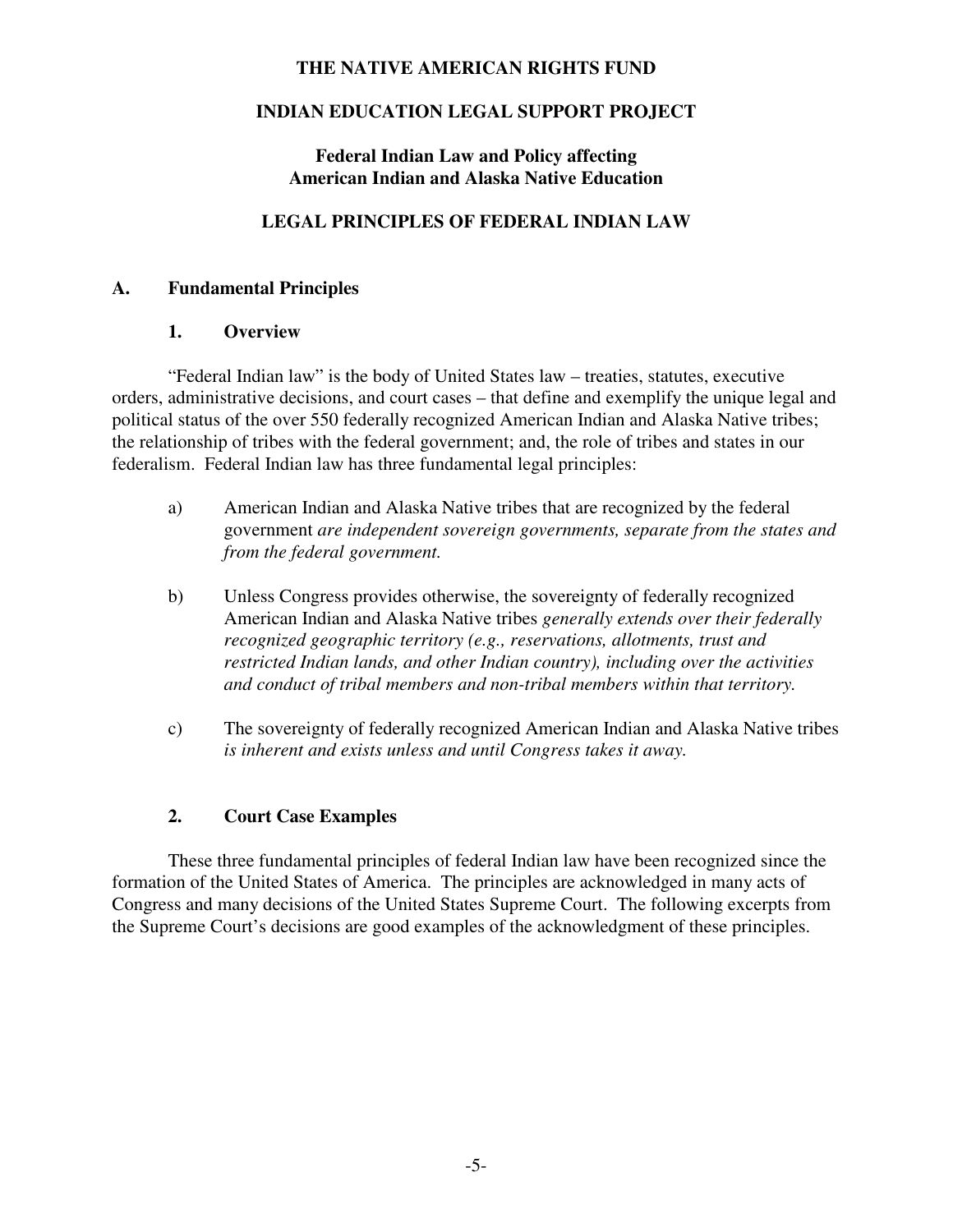## • *Tribes are independent sovereign governments separate from the states and from the federal government.*

In 1832, in the landmark case of *Worcester v. Georgia,* 31 U.S. (6 Pet.) 515 (1832), which dealt with the issue of the sovereignty of a state in Indian country, the Court explained that tribes are separate sovereigns from the states.

> The treaties and laws of the United States contemplate the Indian territory as completely separated from that of the States; and provide that all intercourse with ... [Indian tribes] shall be carried on exclusively by the government of the union.

The Indian nations ... [have] always been considered as distinct, independent political communities ....

The Cherokee nation, then, is a distinct community, occupying its own territory ... in which the laws of Georgia can have no force, and which the citizens of Georgia have no right to enter, but with the assent of the Cherokees themselves, or in conformity with treaties, and with the acts of congress. The whole intercourse between the United States and this nation, is, by our constitution and laws, vested in the government of the United States.

*Worcester v. Georgia,* 31 U.S. at 557, 559, & 561.

In 1978, in the case of *United States v. Wheeler,* 435 U.S. 313 (1978), which dealt with the issue of tribal criminal jurisdiction over tribal members, the Court explained that tribes are separate sovereigns from the federal government.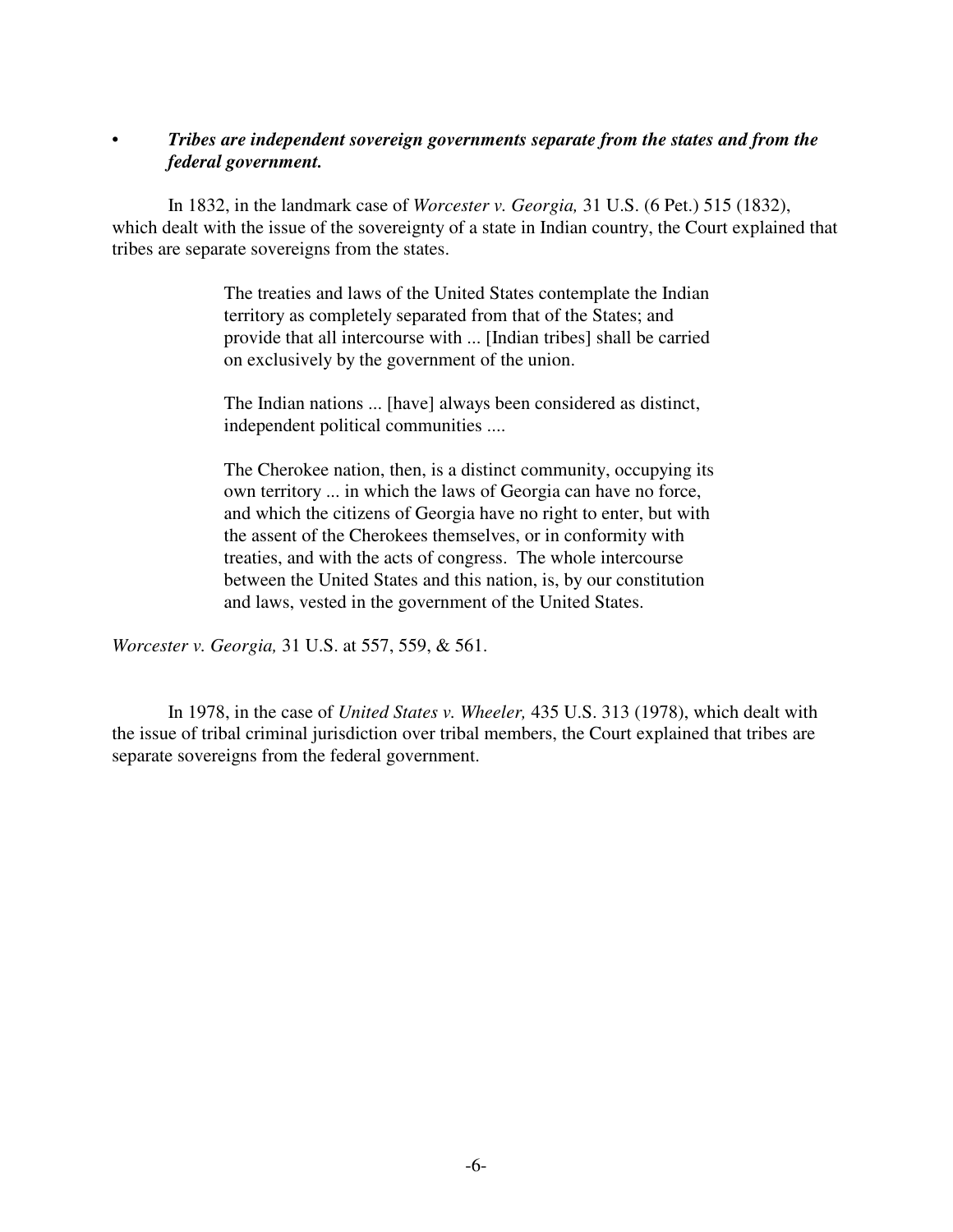Before the coming of the Europeans, the tribes were self-governing sovereign political communities.... [They] are, of course, no longer 'possessed of the full attributes of sovereignty.' Their incorporation within the territory of the United States, and their acceptance of its protection, necessarily divested them of some aspects of the sovereignty which they had previously exercised. By specific treaty provision they yielded up other sovereign powers; by statute, in the exercise of its plenary control, Congress has removed still others.

But our cases recognize that the Indian tribes have not given up their full sovereignty.... Indian tribes still possess those aspects of sovereignty not withdrawn by treaty or statute, or by implication as a necessary result of their dependent status.

That Congress has in certain ways regulated the manner and extent of the tribal power of self-government does not mean that Congress is the source of that power....It follows that when ... [a tribe] exercises this power, it does so as part of its retained sovereignty, and not as an arm of the Federal Government.

*United States v Wheeler,* 435 U.S. at 322-323 & 328.

## *• Tribal sovereignty extends over tribal territory, including over members and nonmembers within that territory.*

In 1975, in the case of *United States v. Mazurie,* 419 U.S. 544 (1975), which dealt with the issue of federal and tribal power to regulate the sale of liquor by non-Indians within an Indian reservation, the Court stated the following about tribal sovereignty and tribal territory.

> Indian tribes are unique aggregations possessing attributes of sovereignty over both their members and their territory.... Indian tribes within 'Indian Country' are a good deal more than 'private, voluntary organizations'....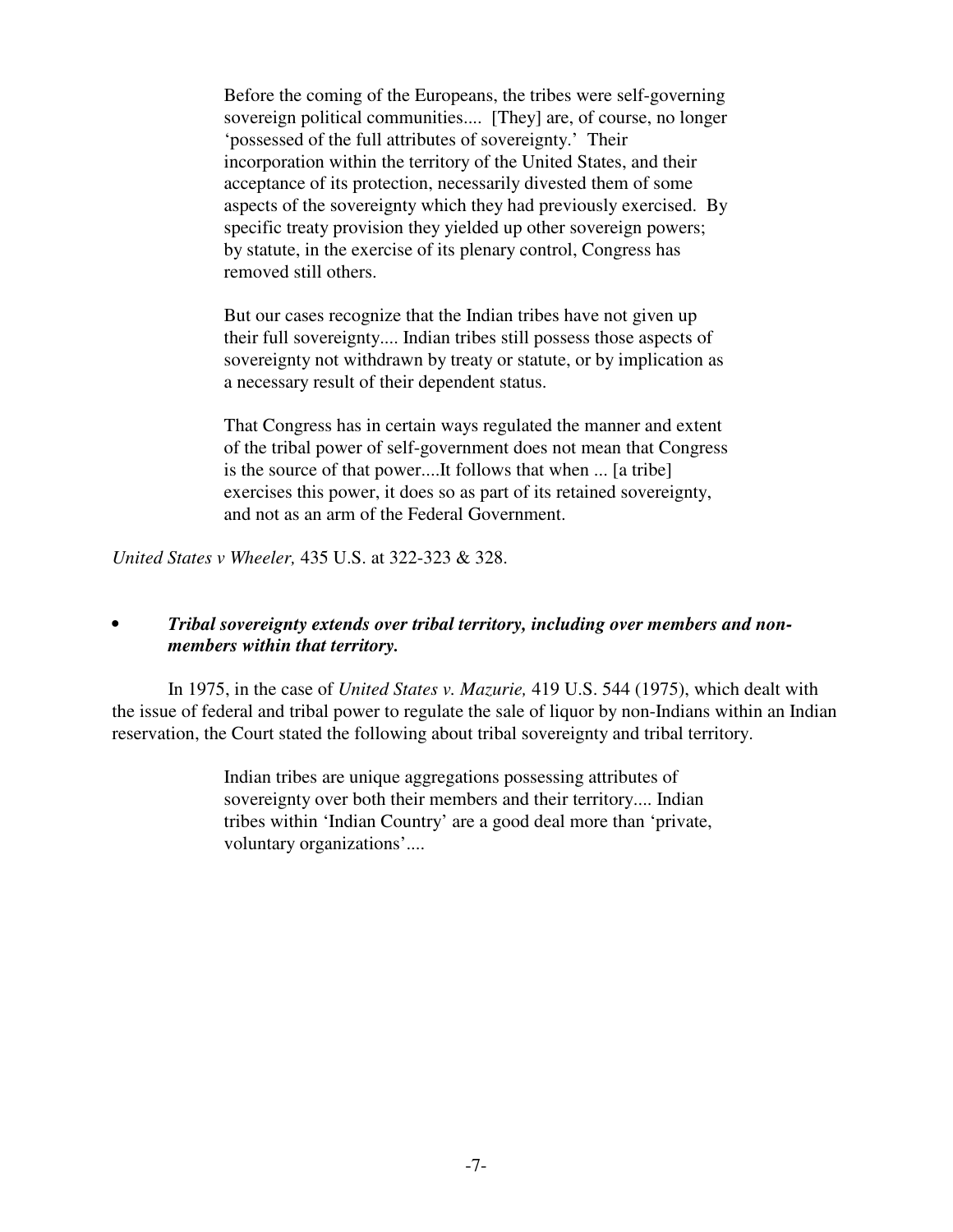*United States v. Mazurie,* 419 U.S. at 557.

In 1981, in the seminal case of *Merrion v. Jicarilla Apache Tribe,* 455 U.S. 130 (1981), which upheld the right of tribes generally to tax non-Indians who do business on tribal land, the Court explained the territorial base of tribal sovereignty as follows:

> The power to tax is an essential attribute of Indian sovereignty because it is a necessary instrument of self-government and territorial management. This power ... derives from the tribe's general authority, as a sovereign, to control economic activity within its jurisdiction....

We do not question that there is a significant territorial component to tribal power: a tribe has no authority over a nonmember until the nonmember enters tribal lands or conducts business with the tribe.

*Merrion v. Jicarilla Apache Tribe,* 455 U.S. at 137 & 142*.*

## *• Tribal sovereignty is inherent and exists unless and until Congress takes it away.*

In 1978, in the case of *United States v. Wheeler,* 435 U.S. 313 (1978), which dealt with the issue of tribal criminal jurisdiction over tribal members, the Court explained that tribal sovereignty generally is inherent, it is not delegated to tribes by the federal government.

> The powers of Indian tribes, are, in general, 'inherent powers of a limited sovereignty which has never been extinguished.'

*United States v. Wheeler,* 435 U.S. at 322.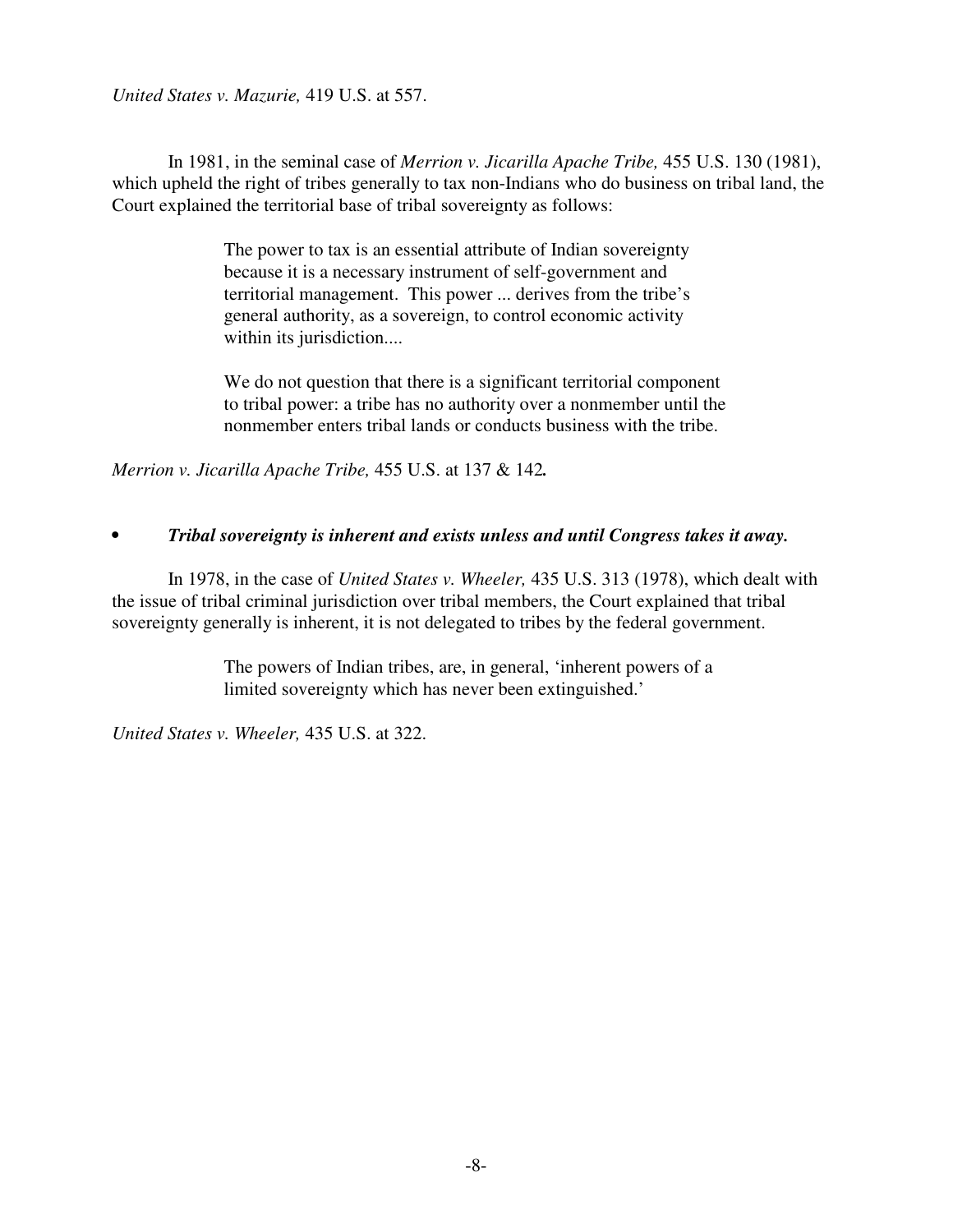In 1959, in the landmark case of *Williams v. Lee,* 358 U.S. 217 (1959), which held that states have no jurisdiction over civil court actions arising on an Indian reservation and brought by a non-Indian against an Indian, the Court explained the principle that, of the three branches of the federal government (Executive, Legislative, and Judicial), only the legislative branch – Congress – has the power to divest or limit tribal sovereignty.

> The cases in this Court have consistently guarded the authority of Indian governments over their reservations....If this power is to be taken away from them, it is for Congress to do it.

*Williams v. Lee,* 358 U.S. at 223.

## **B. Congressional Intent**

## **1. Overview**

As cases such as *Williams v. Lee* suggest, questions about tribal sovereignty are often viewed as questions of the intent of Congress. When tribes exercise their sovereignty, or when tribal sovereignty is challenged, the issue of whether the tribe has sovereignty typically turns into an issue of congressional intent. The issue will be resolved by asking the question, has Congress acted to divest or limit tribal sovereignty? Because if Congress has not so acted, then, under the federal Indian law legal principles, the tribal sovereignty remains intact.

How do we know whether Congress intended to divest or limit tribal sovereignty? We look at the acts of Congress – treaties, statutes, public laws -- and their legislative history.

## **•** *Treaties*

Until 1871, the United States government entered into hundreds of treaties on a government-to-government basis with hundreds of American Indian tribes. By most of the treaties, the tribes ceded millions of acres of land to the United States. In exchange, the tribes typically reserved lands not ceded. Only a few treaties have specific language about tribal sovereignty, but it is understood that treaties generally preserved the sovereignty of tribes over their reserved lands. Also, as part of the price for the lands ceded by tribes, the United States guaranteed tribes protection from states and non-Indians on the reserved tribal lands.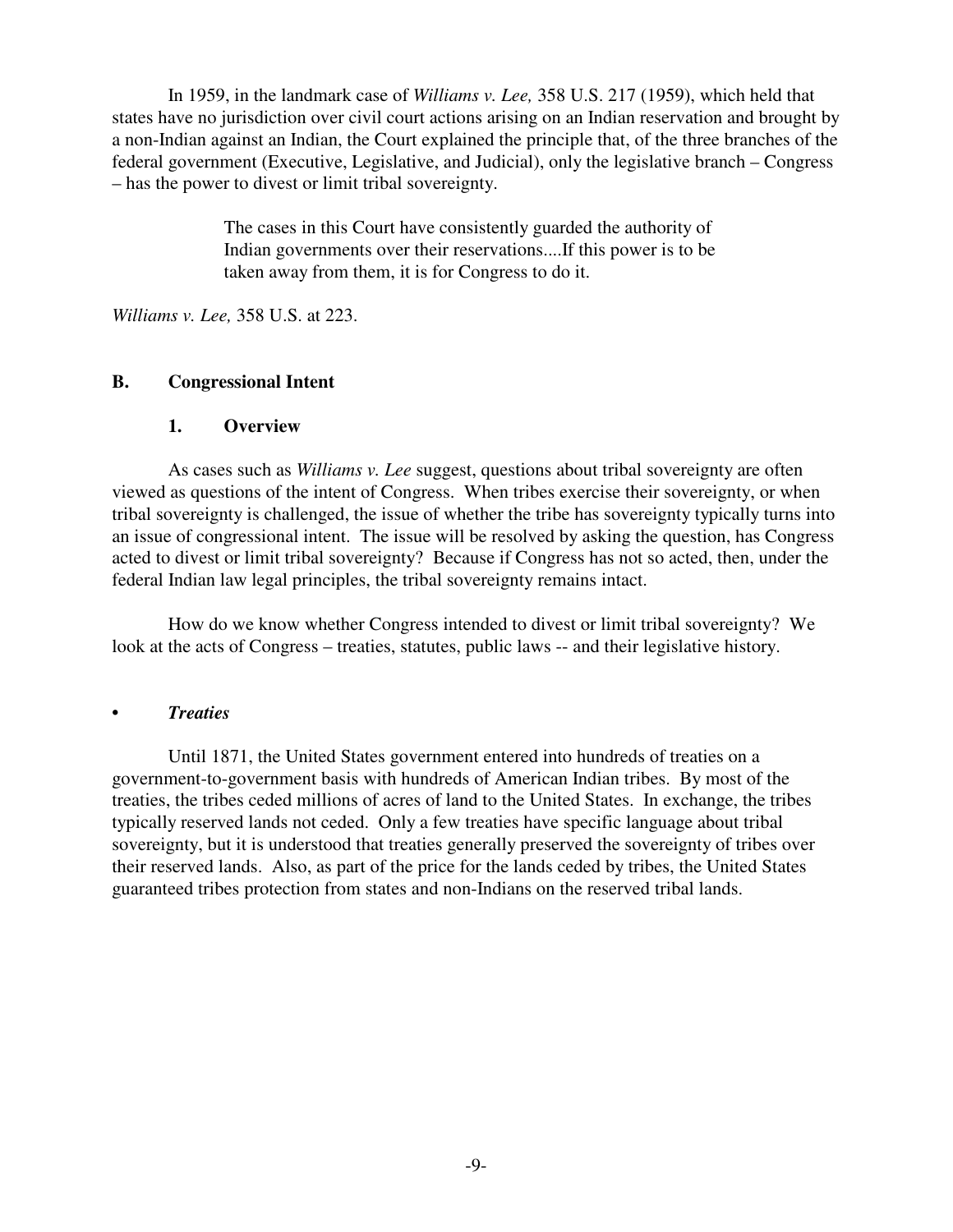In 1871 Congress passed a law forbidding future treaty making with Indian tribes. 25 U.S.C. § 71. The obligations of existing treaties, however, were expressly left unimpaired. *See Warren Trading Post Co. v. Arizona State Tax Comm'n,* 380 U.S. 685, 688 n.4 (1965). Thus, today, Indian treaties continue to constitute a major source of federal Indian law.

## • *Allotment and Cession Acts, Homesteading Acts, and Surplus Land Acts*

After 1871 the federal government continued to deal with Indian tribes by agreements, statutes, and acts that have legal implications similar to treaties. From 1871 to 1934, most of the acts of Congress provided for the acquisition, allotment, and opening to ownership by non-Indians of remaining Indian lands. These land acts are known as Allotment and Cession Acts, Homesteading Acts, and Surplus Land Acts. Often the acts were directed at specific tribes, but there was also the comprehensive General Allotment Act, 25 U.S.C. §§ 331-354, passed in 1887.

These land acts affected most tribes and were successful in reducing Indian land holdings from 138 million acres in 1887 to 48 million in 1934, a loss of 90 million acres. The acts were justified by strong assimilationist policies and a desire to abolish tribal sovereignty and cultures. Today these acts continue to be used as the primary vehicles for divesting or limiting tribal sovereignty.

## *• Modern Federal Indian Laws*

In the 1930s, the policies of allotment and assimilation were seen as failures and were repudiated by the federal government. Federal law and policy generally acknowledged tribal sovereignty. But the federal government had moved away from dealing with Indian tribes on a tribe-by-tribe basis. Comprehensive federal Indian legislation replaced treaties, agreements, and tribe-specific acts. However, some federal laws, primarily those of the 1940s and 1950s, such as Termination Acts and "Public Law 280," were still directed at specific tribes or groups of tribes.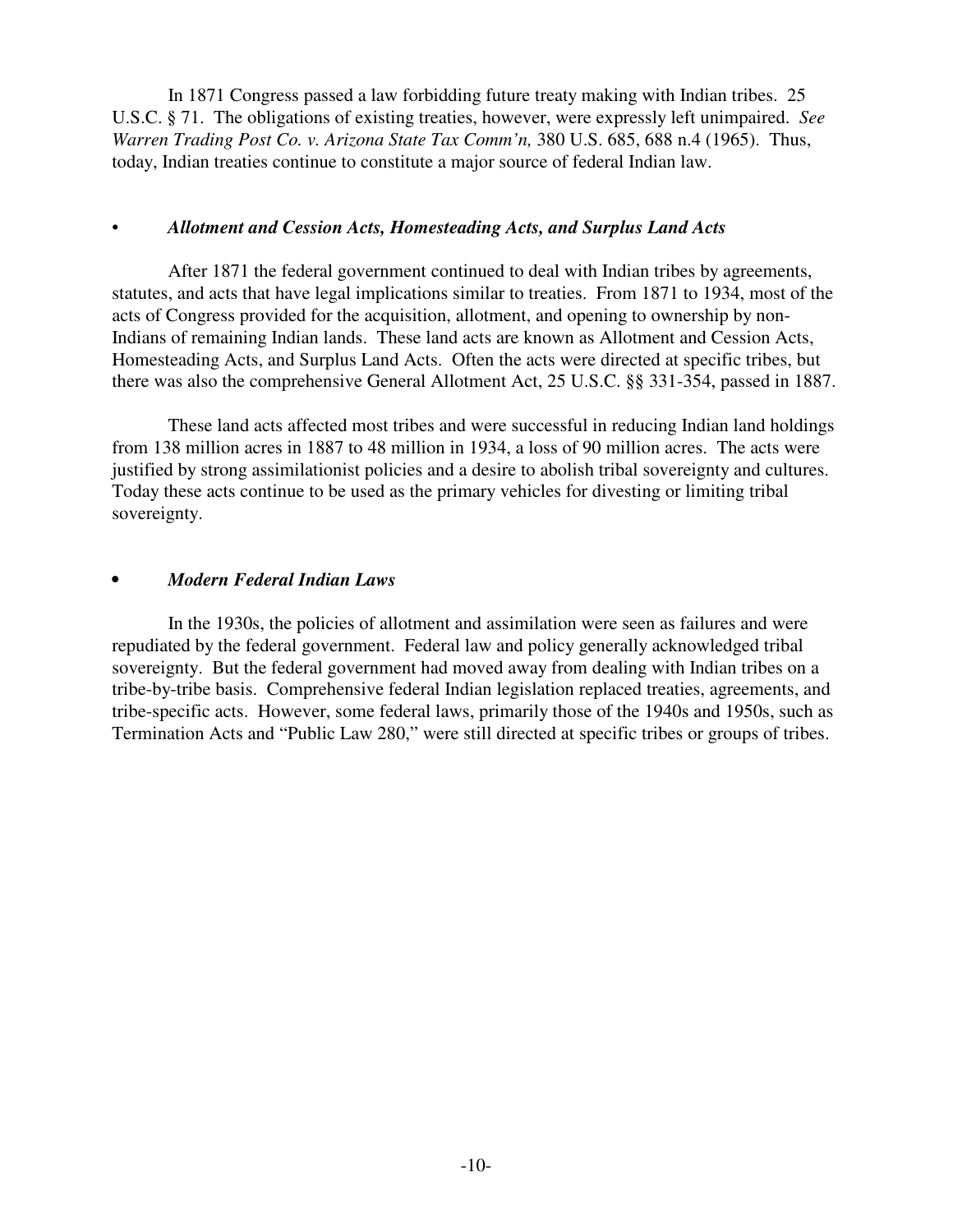Some of the leading modern federal Indian laws include: the Indian Reorganization Act of 1934, 25 U.S.C. §§ 461-479; the Indian Self-Determination and Education Assistance Act of 1975, 25 U.S.C. §§ 450-450n; and, the Indian Child Welfare Act of 1978, 25 U.S.C. §§ 1901- 1923. These laws are viewed as favorable to tribal sovereignty and cultures.

## **2. Court Case Examples**

There are many U.S. Supreme Court cases about tribal sovereignty. The following are examples of how the Court resolves questions about tribal sovereignty by determining the intent of Congress as expressed in treaties, statutes, and other acts of Congress.

## • *Treaties*

In 1985, in the leading Indian land claims case, *County of Oneida v. Oneida Indian Nation,* 470 U.S. 226 (1985), the Court had to determine whether Congress intended to extinguish a tribe's title to certain lands conveyed by the tribe to the State of New York by a treaty that was never ratified by the federal government, thereby making the conveyance unlawful.

> We are similarly unpersuaded by petitioners' contention that the United States has ratified the unlawful 1795 conveyances. Petitioners base this argument on federally approved treaties .... [neither of which] qualifies as federal ratification of the 1795 conveyance.

> 'Absent explicit statutory language,' this Court ... has refused to find that Congress has abrogated Indian treaty rights.... Most importantly, the Court has held that congressional intent to extinguish Indian title must be 'plain and unambiguous...."

In view of these principles, the treaties relied upon by petitioners are not sufficient to show that the United States ratified New York's unlawful purchase of the Oneidas' land. The language cited by petitioners, a reference in the 1798 treaty to 'the last purchase' and one in the 1802 treaty to 'land heretofore ceded,' far from demonstrates a plain and unambiguous intent to extinguish Indian title. There is no indication that either the Senate or the President intended by these references to ratify the 1795 conveyance.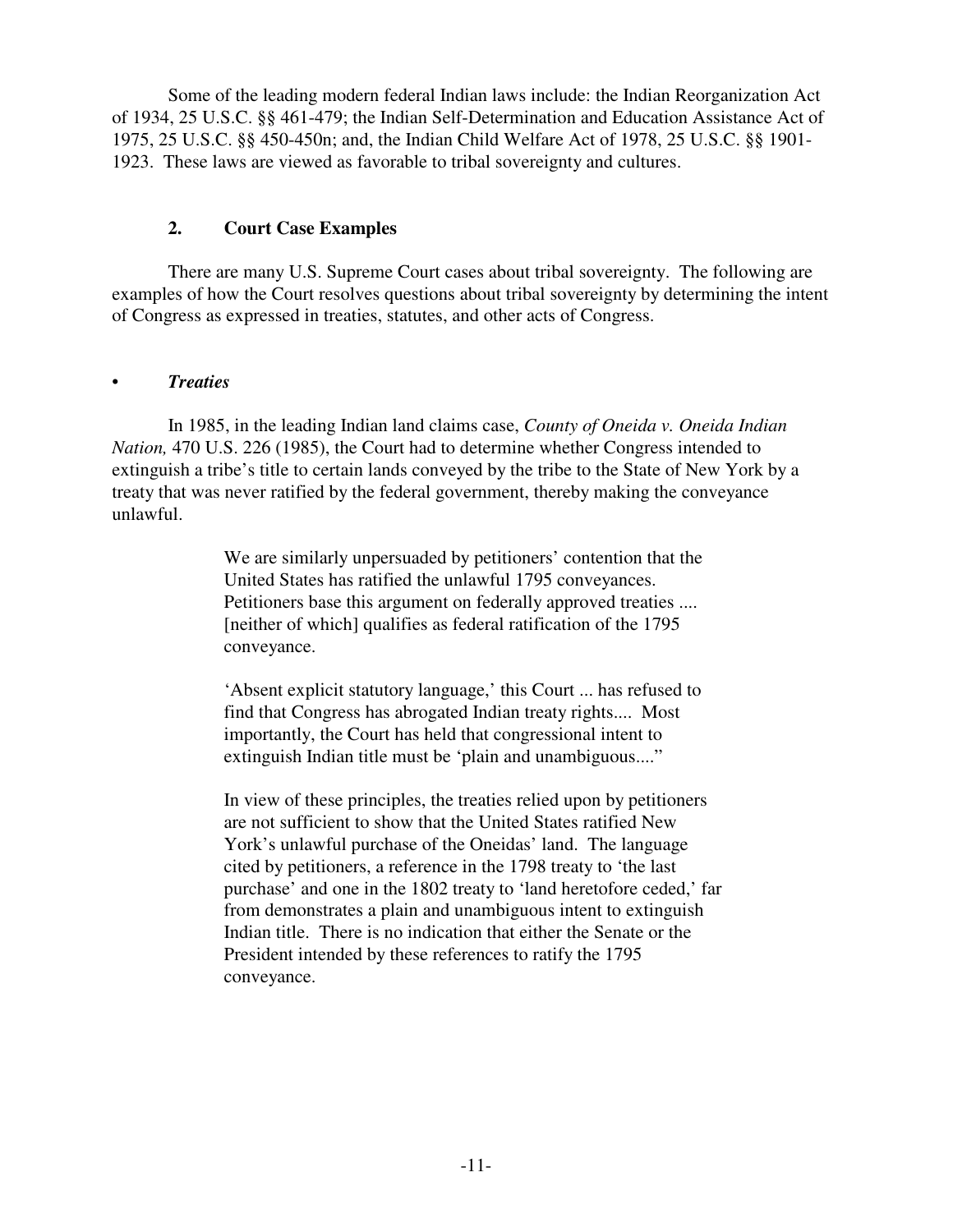*County of Oneida v. Oneida Indian Nation,* 470 U.S. at 246-248.

In 1979, in the highly controversial decision upholding the treaty fishing rights of the Pacific Northwest Indians, *Washington v. Washington State Commercial Passenger Fishing Vessel Assoc.,* 443 U.S. 658 (1979), the Court had to determine what was meant by the treaty language securing to the tribes a "right of taking fish ... in common with all citizens of the Territory." The Court found that the language secured to the tribes the right to harvest a share of each run of anadromous fish that passed through tribal fishing areas, and not merely a right to compete with non-treaty fishermen on an individual basis.

> A treaty, including one between the United States and an Indian tribe, is essentially a contract between two sovereign nations.

> Accordingly, it is the intention of the parties ... that must control any attempt to interpret the treaties.

During the [treaty] negotiations, the vital importance of the fish to the Indians was repeatedly emphasized by both sides, and the ... promises that the treaties would protect that source of food and commerce were crucial in obtaining the Indians' assent. It is absolutely clear ... [that nobody] intended that the ... [Indians] 'should be excluded from their ancient fisheries,' and it is accordingly inconceivable that either party deliberately agreed to authorize future settlers to crowd the Indians out of any meaningful use of their accustomed places to fish.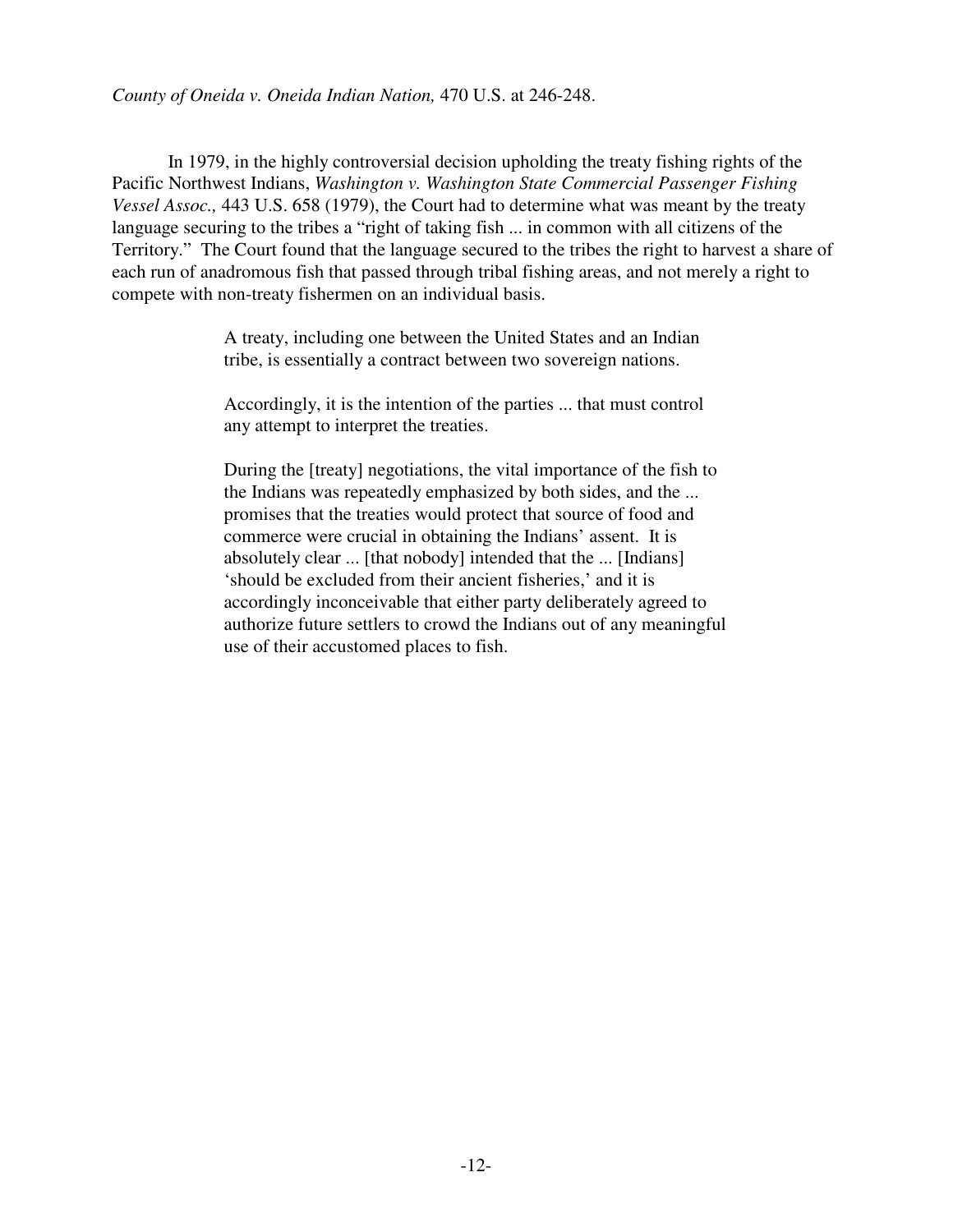In our view, the purpose and language of the treaties are unambiguous; they secure the Indians' right to take a share of each run of fish that passes through tribal fishing areas.

*Washington v. Washington State Commercial Passenger Fishing Vessel Assoc.,* 443 U.S. at 675- 676.

## • *Allotment and Cession Acts, Homesteading Acts, and Surplus Land Acts*

In 1981, in *Montana v. United States,* 450 U.S. 544 (1981), one issue was whether Congress had diminished the sovereignty of a tribe to regulate hunting and fishing by non-Indians on land located within the tribe's reservation, but owned in fee by the non-Indians. The Court found that Congress, in the General Allotment Act of 1887, had diminished generally the tribe's inherent sovereignty to regulate hunting and fishing by non-Indians on non-Indian fee land.

> [N]othing in the Allotment Acts supports the view ... that the Tribe could ... bar hunting and fishing by non-resident fee owners.... There is simply no suggestion in the legislative history that Congress intended that the non-Indians who would settle upon alienated allotted lands would be subject to tribal regulatory authority.... It defies common sense to suppose that Congress would intend that non-Indians purchasing allotted lands would become subject to tribal jurisdiction when an avowed purpose of the allotment policy was the ultimate destruction of tribal government.

*Montana v. United States,* 450 U.S. at 559 n.9.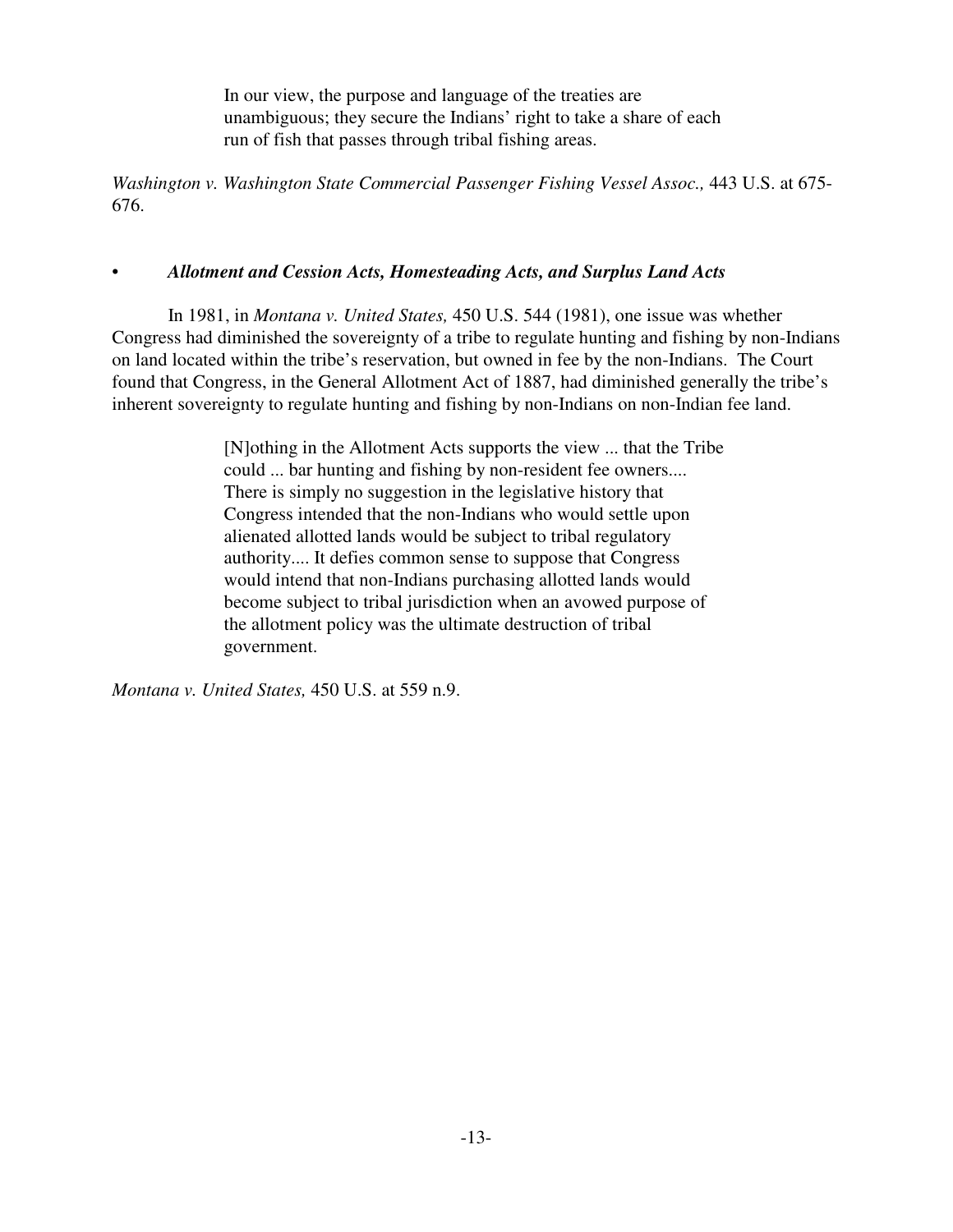In 1999, in *Minnesota v. Mille Lacs Band of Chippewa Indians,* 526 U.S. 172 (1999), the Court had to determine whether Congress had extinguished or limited a tribe's treaty hunting, fishing, and gathering rights when it enacted the Minnesota Statehood Act. The Court held that Congress had not done so.

> Congress may abrogate Indian treaty rights, but it must clearly express its intent to do so. There must be 'clear evidence that Congress actually considered the conflict between its intended action on the one hand and Indian treaty rights on the other, and chose to resolve that conflict by abrogating the treaty.' There is no such 'clear evidence' of congressional intent to abrogate the Chippewa Treaty rights here. This ... [Statehood] Act, makes no mention of Indian treaty rights; it provides no clue that Congress considered the reserved rights of the Chippewa and decided to abrogate those rights when it passed the Act. The ... Act is silent in this regard ....

*Minnesota v. Mille Lacs Band of Chippewa Indians,* 526 U.S. at 202-203.

#### • *Modern Federal Indian Laws*

In 1974, in the case of *Morton v. Mancari,* 417 U.S. 535 (1974), the Court had to determine whether Congress had repealed an important provision of the Indian Reorganization Act of 1934 -- the federal employment preference for American Indians and Alaska Natives -- by the Equal Employment Opportunity Act of 1972. The Court found that Congress had not done so.

> For several reasons we conclude that Congress did not intend to repeal the Indian preference.

First: There are ... affirmative provisions in the 1964 Act excluding coverage of tribal employment and of preferential treatment by a business or enterprise on or near a reservation. These 1964 exemptions as to private employment indicate Congress' recognition of the longstanding federal policy of providing a unique legal status to Indians in matters concerning tribal or 'on or near' reservation employment. The exemptions reveal a clear congressional sentiment that an Indian preference in the narrow context of tribal or reservation-related employment did not constitute racial discrimination of the type otherwise proscribed.... It would be anomalous to conclude that Congress intended to eliminate the longstanding statutory preferences in BIA employment, as being racially discriminatory, at the very same time it was reaffirming the right of tribal and reservation-related private employers to provide Indian preference.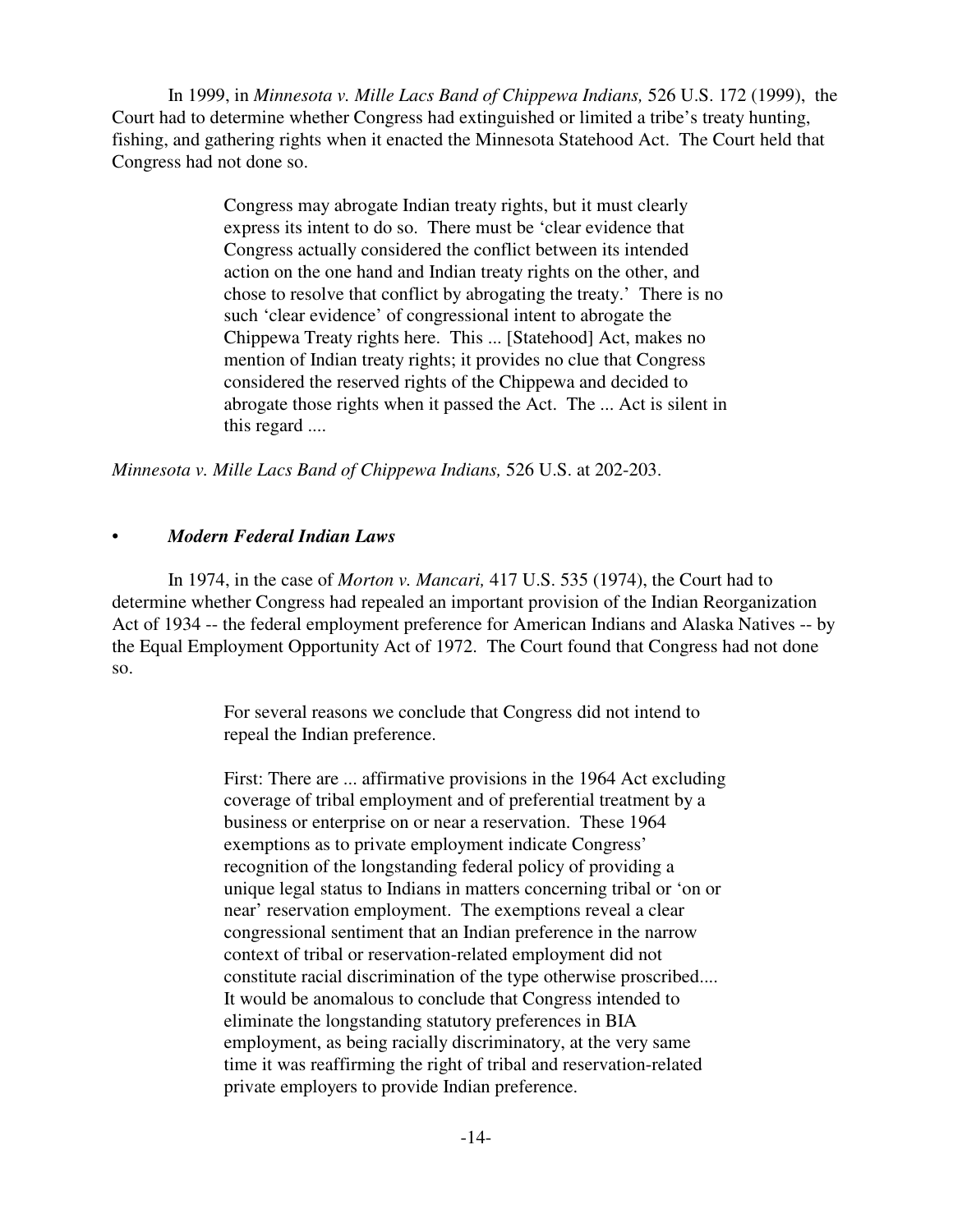Second: Three months after Congress passed the 1972 amendments, it enacted two new Indian preference laws.... It is improbable, to say the least, that the same Congress which affirmatively approved and enacted these additional and similar Indian preferences was, at the same time, condemning the BIA preference as racially discriminatory. In the total absence of any manifestation of supportive intent, we are loathe to imply this improbable result.

*Morton v. Mancari,* 417 U.S. at 547-549.

In 1989, in the leading case interpreting the Indian Child Welfare Act of 1978 (ICWA), *Mississippi Band of Choctaw Indians v. Holyfield,* 490 U.S. 30 (1989), the Court had to determine what was the meaning of the term "domicile" as used in the ICWA.

> The meaning of 'domicile' in the ICWA is, of course, a matter of Congress' intent. The ICWA itself does not define it. The initial question we must confront is whether there is any reason to believe that Congress intended the ICWA definition of 'domicile' to be a matter of state law.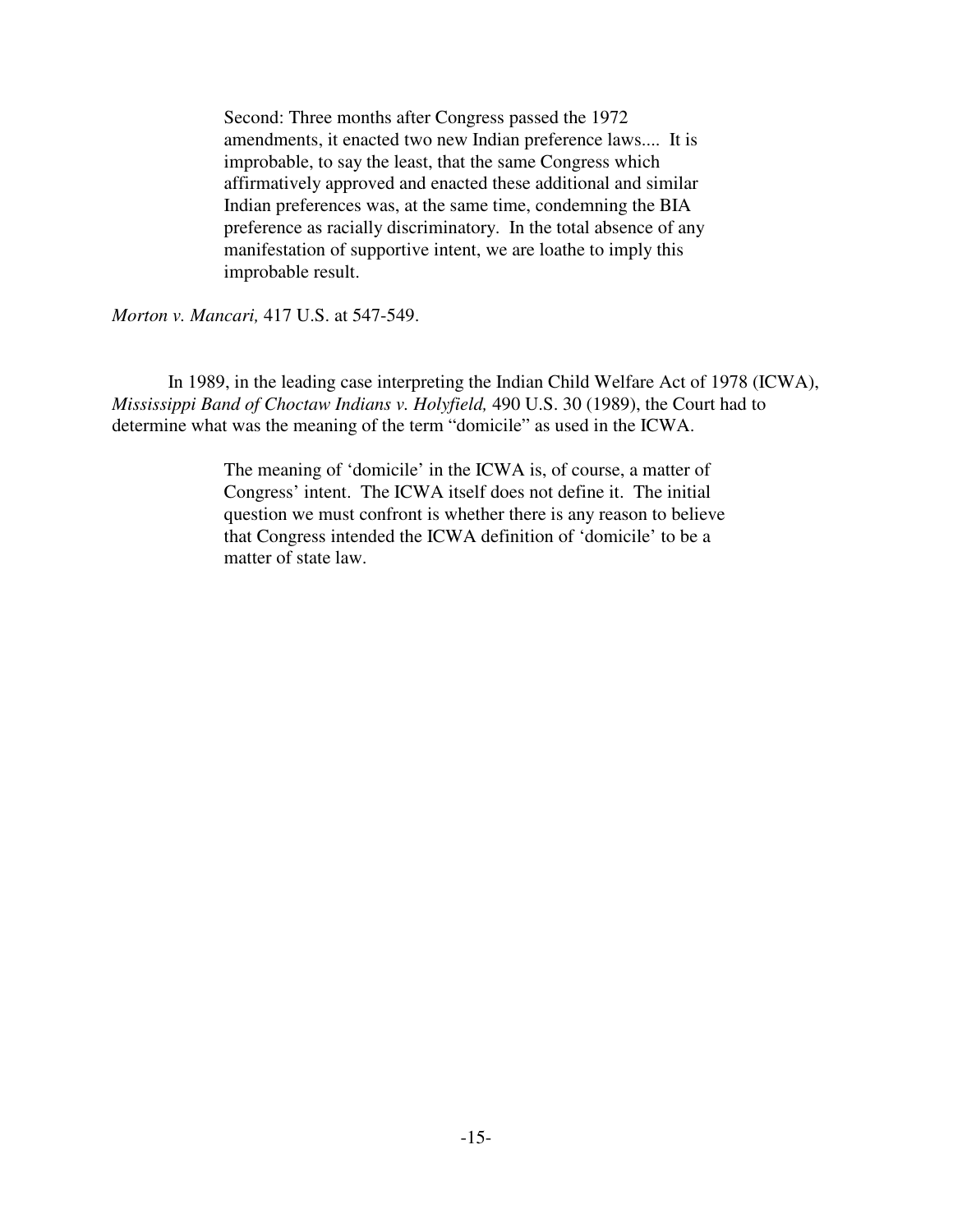First, and most fundamentally, the purpose of the ICWA gives no reason to believe that Congress intended to rely on state law for the definition of a critical term; quite the contrary. It is clear from the very text of the ICWA ... that Congress was concerned with the rights of Indian families and Indian communities vis-a-vis state authorities. More specifically, its purpose was, in part, to make clear that in certain situations the state courts did not have jurisdiction over child custody proceedings. Indeed, the congressional findings that are a part of the statute demonstrate that Congress perceived the States and their courts as partly responsible for the problem it intended to correct.... Under these circumstances it is most improbable that Congress would have intended to leave the scope of the statute's key jurisdictional provision subject to definition by state courts as a matter of state law.

Second, Congress could hardly have intended the lack of nationwide uniformity that would result from state-law definitions of domicile.... Even if we could conceive of a federal statute under which the rules of domicile (and thus of jurisdiction) applied differently to different Indian children, a statute under which different rules apply from time to time to the same child, simply as a result of his or her transport from one State to another, cannot be what Congress had in mind.

*Mississippi Band of Choctaw Indians v. Holyfield,* 490 U.S. at 43 & 45-46.

## **C. Scope of Sovereignty – Exclusive or Concurrent**

There is another important legal principle that affects tribal sovereignty. That is the principle of *"exclusivity versus concurrentness."* In Anglo-American law, the sovereign authority of most sovereigns – including the federal government and the states – is not always exclusive of that of other sovereigns. Sometimes sovereigns have concurrent (shared) authority over territory, activities, and conduct.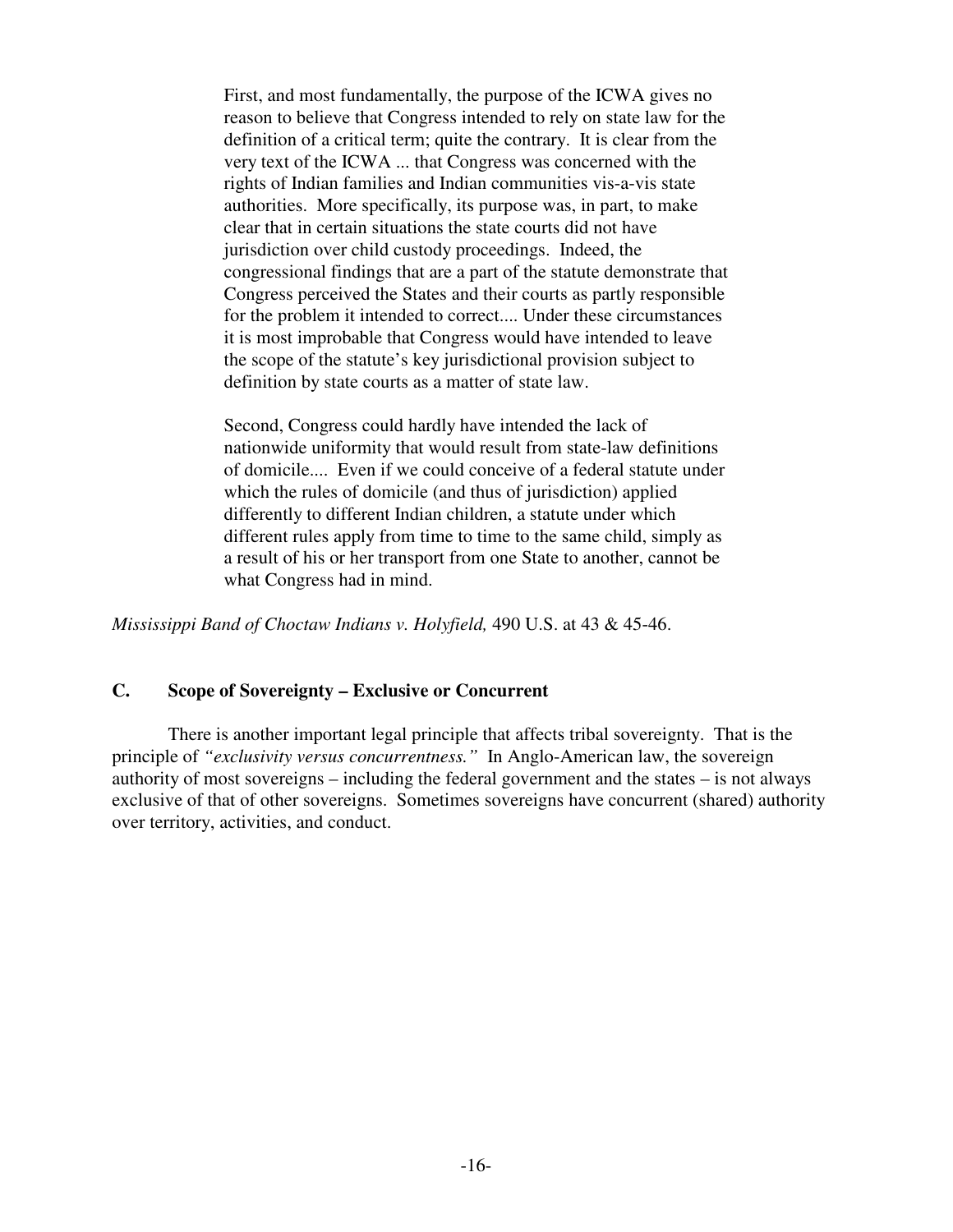For example, many people in the United States pay taxes to more than one sovereign on the same income that they earn. We may earn only one income, but we may pay taxes on that income to the federal government, to a state government, and even to a tribal government. In that situation, the sovereigns have *concurrent* authority over the regulated activity – the earning of income.

In other situations, only one government can regulate. For example, under the United States Constitution, states cannot regulate interstate commerce, or commerce with foreign nations, or commerce with Indian tribes. U.S. Const. art. I, sec. 8, cl. 3. Only the federal government can regulate those activities. *Id.* In that situation, the federal government has *exclusive* sovereignty over the regulation of interstate and foreign commerce, and commerce with Indian tribes.

These principles have been applied in federal Indian law. For example, the U.S. Supreme Court has held that *both tribes and states generally can tax the sales of retail products by non-Indians on an Indian reservation. Washington v. Confederated Tribes of the Colville Indian Reservation,* 447 U.S. 134 (1980). In this situation, tribes and states have concurrent sovereignty.

But, while *tribes can tax the income of tribal members that they earn on a reservation, states cannot tax the income of tribal members that they earn on a reservation. Oklahoma Tax Comm'n v. Sac and Fox Nation,* 508 U.S. 114 (1993); *McClanahan v. Arizona Tax Comm'n,* 411 U.S. 164 (1973). In this situation, the sovereignty of tribes is exclusive of state sovereignty.

There are two other leading cases on the exclusivity of tribal sovereignty. In *Williams v. Lee,* 358 U.S. 217 (1959), the Court held that tribal sovereignty over civil court actions arising on an Indian reservation and brought by non-Indians against Indians is exclusive of state sovereignty. In *New Mexico v. Mescalero Apache Tribe,* 462 U.S. 324 (1983), the Court held that tribal sovereignty to regulate the hunting and fishing of non-Indians on tribal land is exclusive of state sovereignty.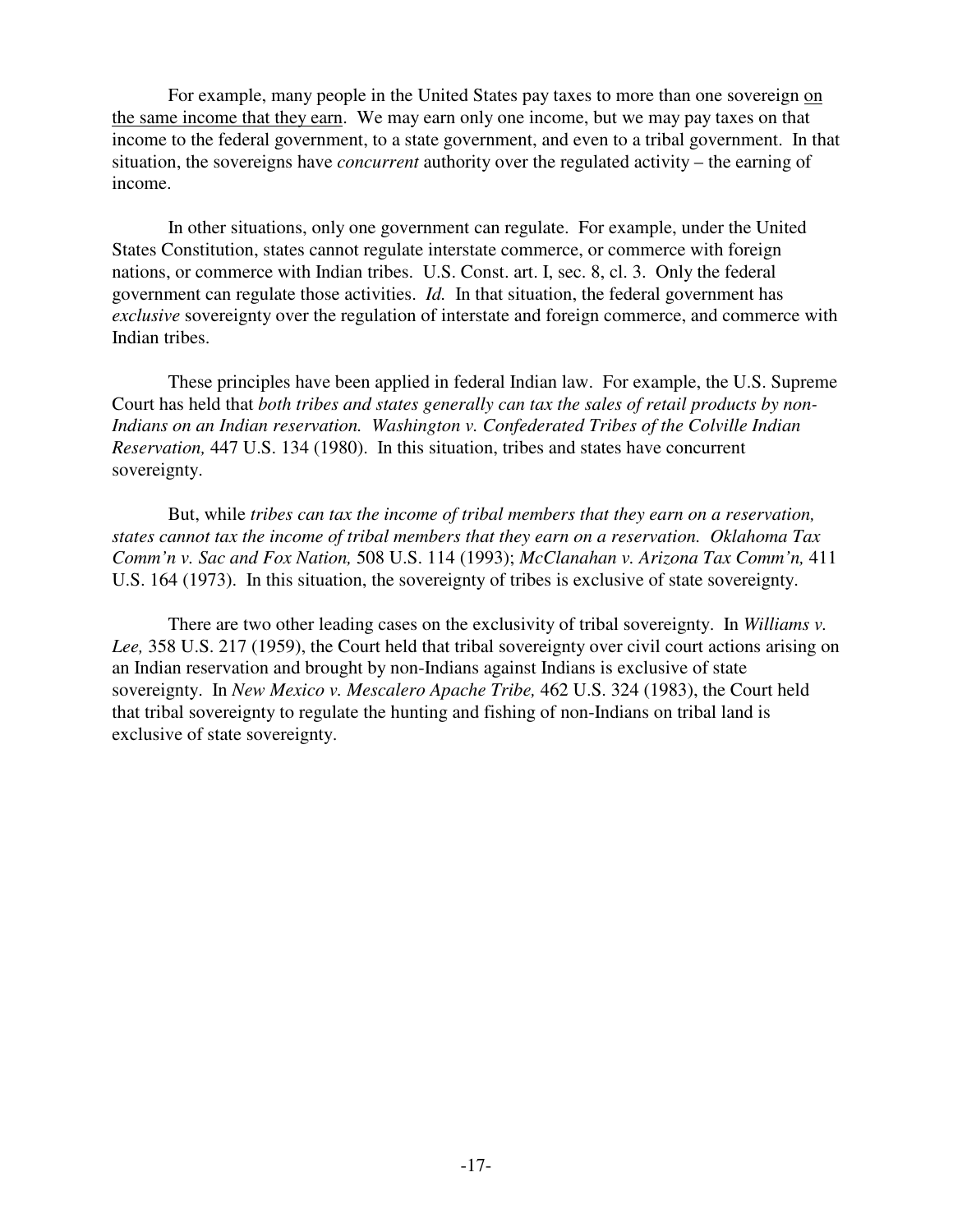## **Homework Problem:**

How would a court decide these issues of tribal sovereignty in the context of Indian education, especially the public schools that are located on reservations or in other Indian country? Can a successful argument be made for exclusive tribal sovereignty over those schools? Or, perhaps because the public schools are political entities of the states, is sovereignty over them concurrent between states and tribes? What evidence of congressional intent is there that bears on the question of tribal sovereignty? Did Congress, in sanctioning the location of public schools on an Indian reservation, intend to divest or limit tribal sovereignty over the schools?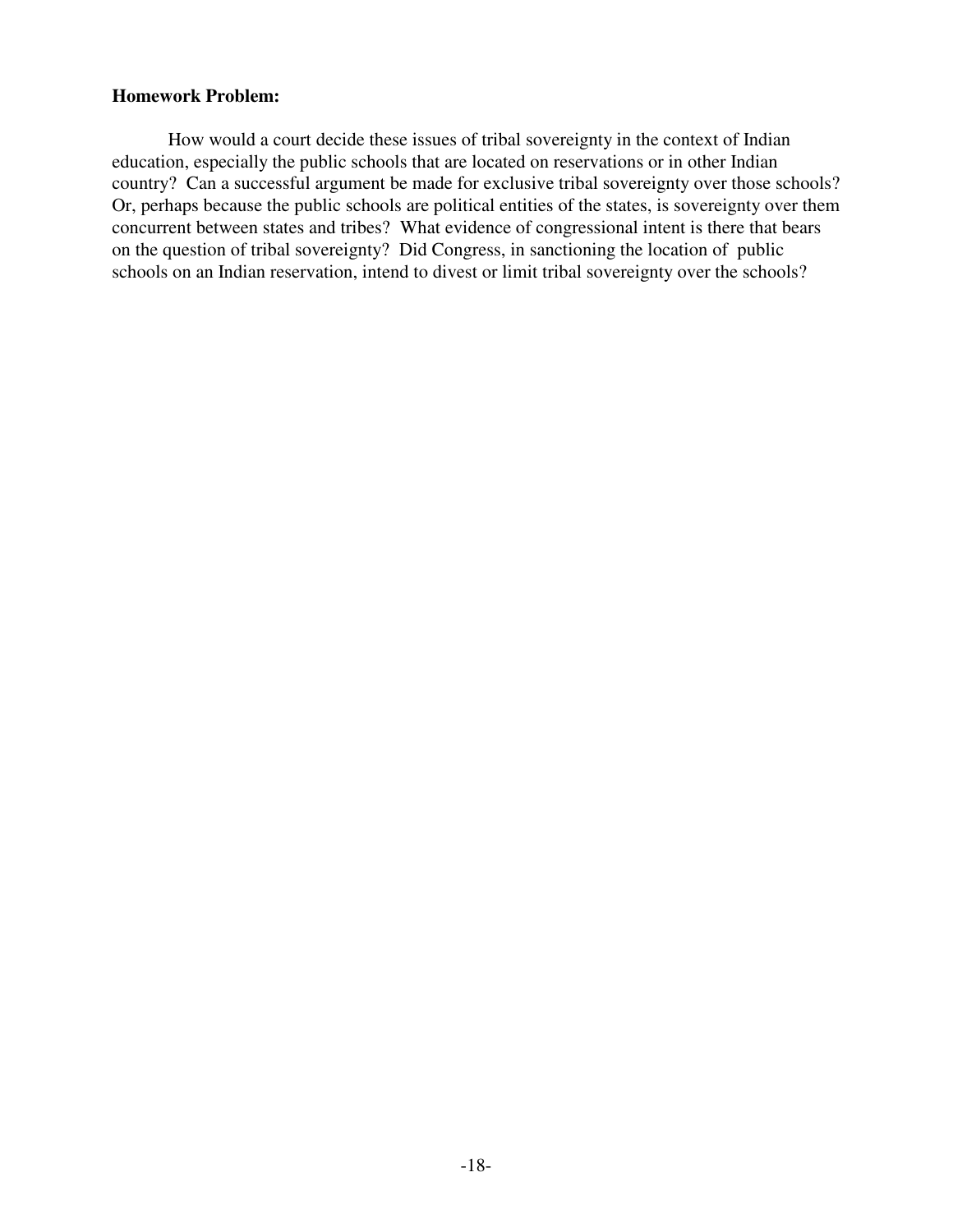# **INDIAN EDUCATION LEGAL SUPPORT PROJECT**

## **Federal Indian Law and Policy affecting American Indian and Alaska Native Education**

## **HISTORY OF FEDERAL INDIAN EDUCATION LAWS AND POLICY**

## **A. Overview**

Federal laws and polices have had an enormous impact on American Indian education. First and foremost, they have directed which sovereign – tribal, federal, or state – has primary governance over Indian education. Generally, the course of history has been as follows:

- From the 1800s through the 1920s, federal laws and policies stripped control of Indian education from tribes, and transferred primary control of Indian education to the federal government.
- From the 1920s until the 1970s, federal laws and policies transferred control of Indian education from the federal government to the states and their public schools.
- Since the 970s, federal laws and policies have allowed for tribes to regain some control of Indian education from what they have lost by the previous laws and policies.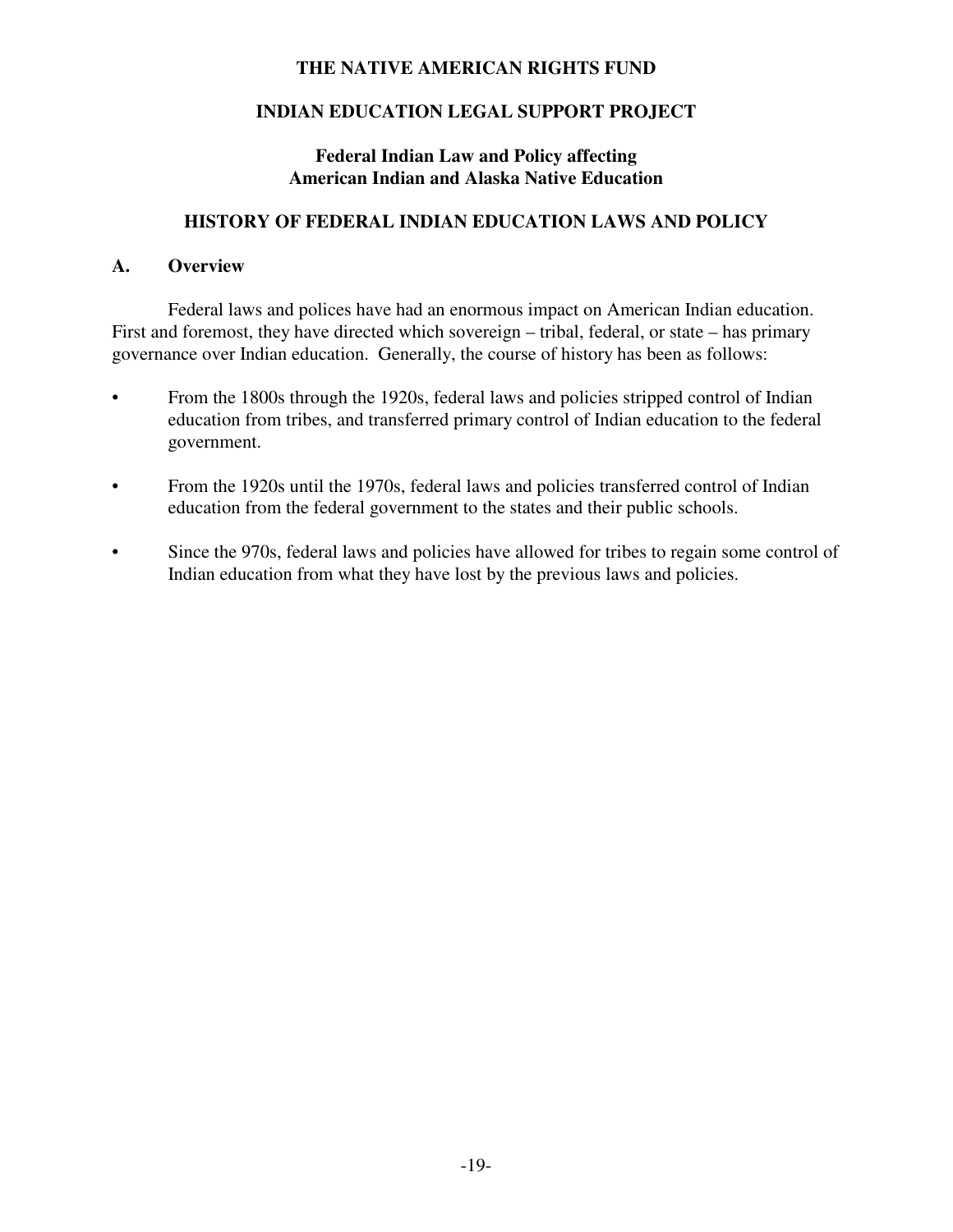

Unfortunately, this journey, has not been smooth, largely because the different federal laws and policies have been imposed on top of one another without fully cleaning up the pervious laws and policies.

## **B. The Journey from Tribal to Federal to State Control, and back toward Tribal Control**

# **1. In the Beginning: Tribal Control**

Prior to contact with non-Indians, tribes had total responsibility for educating their members. Although each tribe is different, it was generally through family, clan, and community systems that tribal children were given daily and continuing instructions in survival, social and spiritual skills, relations, and values. Tribal education processes, content, and goals were effective as evidenced by thriving tribal cultures and economies.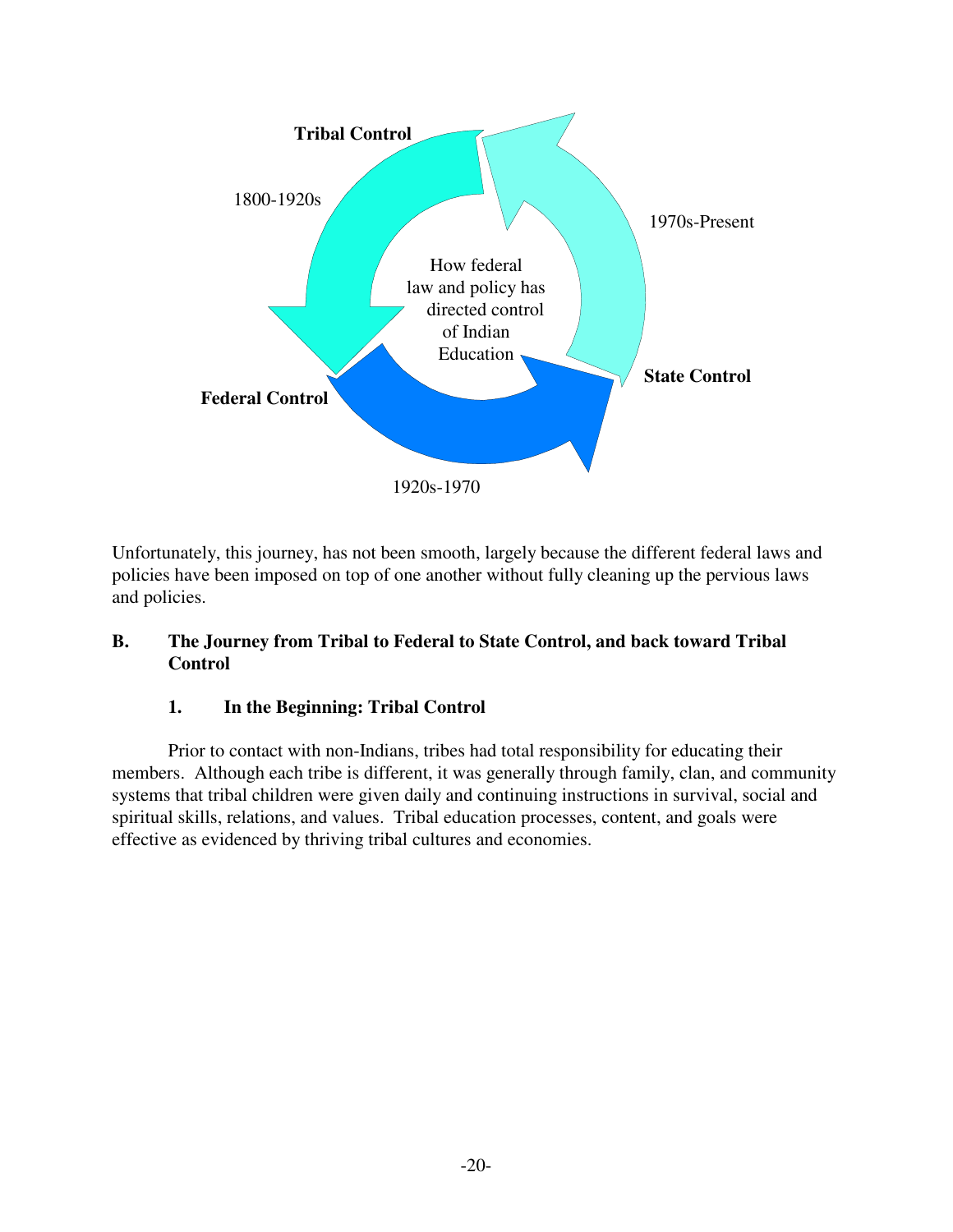## **2. The Assumption of Federal Control**

After the formation of the United States of America, the federal government assumed primary responsibility for the education of American Indians. Beginning in 1794, in treaties with tribes, the federal government typically agreed to provide education services to tribes as part of its payment for the land ceded by tribes. Annual authorizations for Congress to make appropriations for Indian education began in 1802.

The treaty provisions on education were addressed largely by the establishment of hundreds of federal Indian boarding and day schools located on and off Indian reservations. For the most part, the education provided by the government in these schools was technical and vocational training in agriculture or the industrial arts. In many instances, the government contracted with religious denominations who would then provide the schooling for American Indians. In the late 1800s, in an effort to promote compliance with federal compulsory school attendance laws for Indians, Congress on occasion would deny rations to those Indian families whose children did not attend school.

It is important to remember that "Indian education policy developed as an integral part of the federal government's general policy of 'civilizing' the American Indian." Felix S. Cohen, *Handbook of Federal Indian Law* 678-679 (1982 ed.). Nevertheless, it is significant that the treaty provisions continue to this day to impose a duty on the federal government to provide educational services for Indians. *See, Prince v. Board of Educ.*, 543 P.2d 1176, 1184 (N.M. 1975).

# **3. The Transfer to State Control**

As early as 1917, the Commissioner of Indian Affairs was of the view that state public schools, not the federal government, should meet most of the Indians' educational needs. This view was driven largely by economic and assimilationist goals. Federal law and policy began to reduce the federal role in Indian education.

Then, in 1928, the federal Indian school system was among the aspects of federal Indian policy that were harshly criticized in the widely received "*The Problem of Indian Administration*" (also known as "*The Meriam Report*"). And justifiably so, for the conditions at the many of the schools – especially the off-reservation boarding schools – were physically and emotionally damaging to Indian students.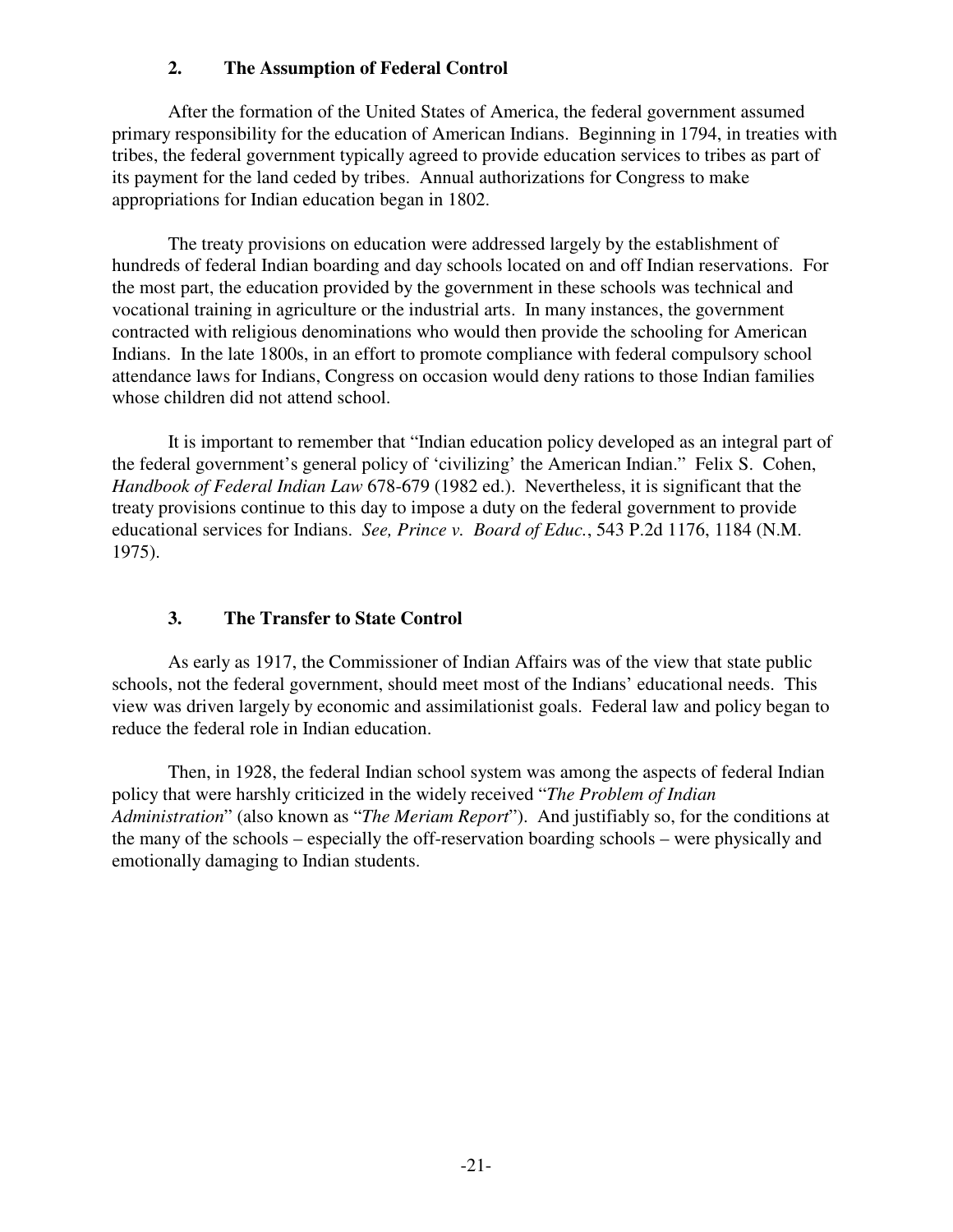This prompted the transfer of the primary responsibility for the formal education of American Indians from the federal government to the states. "Integrating American Indian children into the public school system became the BIA's educational policy from the 1930's (sic) to the 1970's (sic)." Raymond Cross, *American Indian Education: The Terror of History and the Nation's Debt to the Indian People*, 21 U.Ark. Little Rock L. Rev. 941, 960 (1999). Many of the federal boarding and day schools were closed; other school properties were conveyed to the states.

In exchange for educating Indians, the states insisted on federal funding. The Johnson O'Malley Act of 1934, 25 U.S.C. §§ 452-458e authorized the Secretary of the Interior to contract with states for, among other things, the education of Indians. The Impact Aid Law of 1950, Pub. L. No. 81-874, authorized federal payments to public school that serve children residing on Indian trust lands that are exempt from state property taxation. With the exception of some remaining federal Indian schools, the federal role in Indian education became primarily financial. Control of education standards, policies, and teaching methods for American Indians was vested in the states.

## **4. The Return Toward Tribal Control**

By the 1960s, the progress and treatment of American Indians in the public schools was under review by the U.S. Senate. *See generally* Subcommittee on Indian Education, Committee on Labor and Public Welfare, U.S. Senate, *The Education of American Indians* (1969) (also known as "*The Kennedy Report*"). This Report noted that Indian students had disproportionately high illiteracy and drop out rates, and that the public schools largely ignored their needs and culture. For these problems, the Report primarily blamed federal Indian policy, which did not allow Indian control of or participation in education. Simply put, state public schools were not required – nor did they choose – to involve tribes or Indian parents in education or to offer education beyond the basic non-Indian curriculum.

Part of the federal response was laws such as the Elementary and Secondary Education Act of 1965, Pub. L. No. 89-10, and the Indian Education Act of 1972, Pub. L. No. 92-318. These laws recognize that American Indians and other disadvantaged students have special academic needs. They generally provide for discretionary grants to those public schools that wish to address these needs. In exchange for the federal funding, the schools typically must allow some input by Indian parents into the discretionary programs.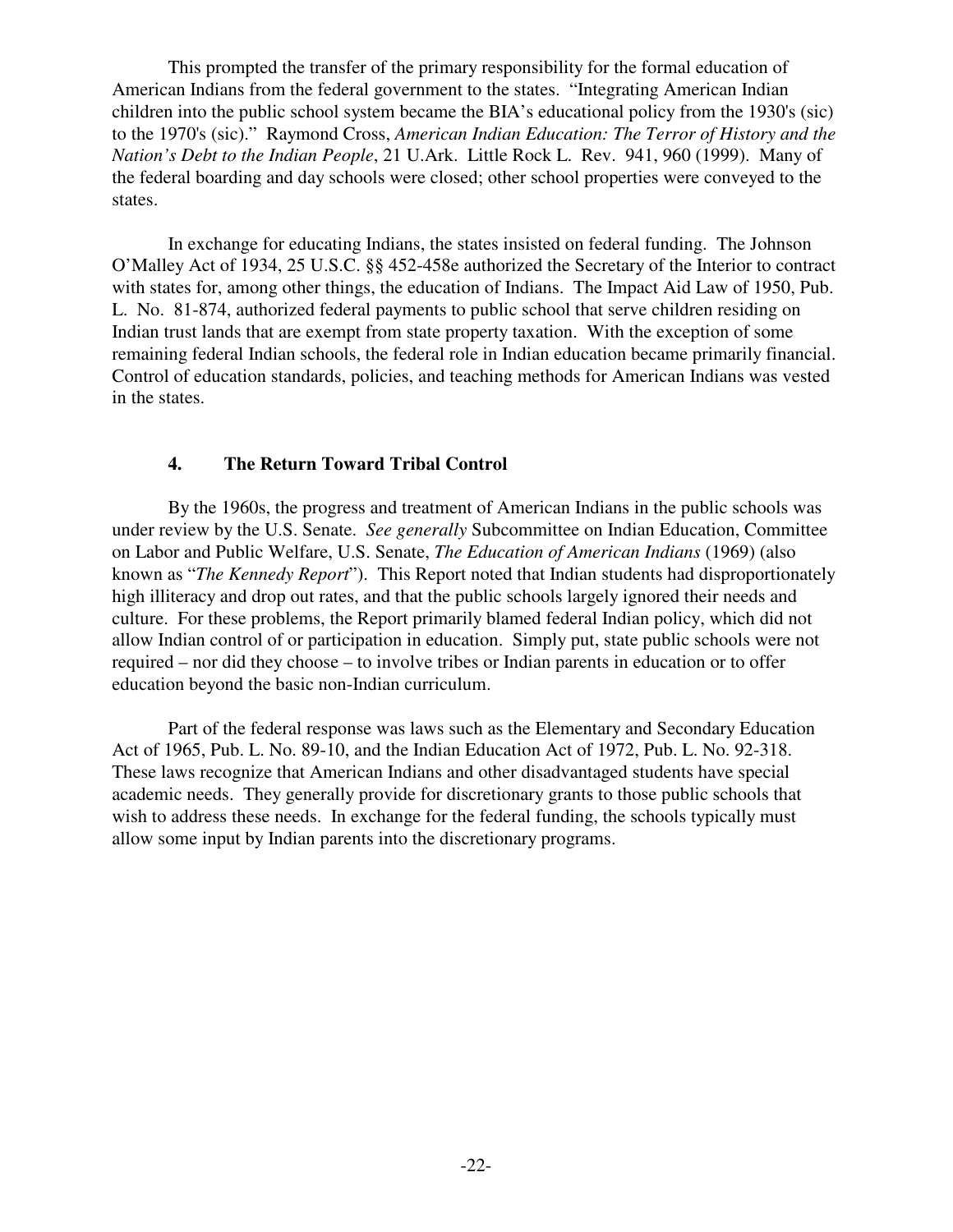For many tribes, and for the growing numbers of Indian educators, this was not enough. "The acknowledged twin failure of federal and state Indian education required by the late 1960's (sic) a new departure." Raymond Cross, *American Indian Education* at 963. That change came in 1970, when President Nixon announced a new Indian Self-Determination Policy. Congress turned this policy into law in 1975 with the passage of the Indian Self-Determination and Education Assistance Act, Pub. L. No. 93-638.

Since the 1970s, federal Indian education law and policy has emphasized Indian selfdetermination and tribal control. This is reflected in many statutes, including the Indian Self-Determination and Education Assistance Act of 1975, 25 U.S.C. §§ 450-450n; the Impact Aid Amendments of 1978, Pub. L. No. 95-561, 92 Stat. 2315; the Tribally Controlled Community College Assistance Act of 1978, 25 U.S.C. §§ 1801-1815; the Tribally Controlled School Grants Act of 1988, 25 U.S.C. §§ 2501-2511; and, the Native American Language Act of 1990, 25 U.S.C. §§ 2901-2906.

These modern federal Indian education statutes allow tribes to operate schools and education programs formerly run by the federal government, or they support tribes in setting up new learning institutions such as tribal colleges and universities. Some of the laws allow a measured amount of tribal input into federal programs, including programs that serve Indian students in the public schools. Current federal Indian education policy generally is to help tribes achieve greater control over and involvement in their formal education, whether the education is provided by the federal, state, or tribal government.

Nevertheless, in 1991, the U.S. Department of Education deemed American Indian and Alaska Native tribes "nations at risk." "Our schools have failed to nurture the intellectual development and intellectual performance of many Native children, as is evident from their high drop out rates and negative attitudes towards school." Final Report of the Indian Nations at Risk Task Force, U.S. Department of Education, *Indian Nations at Risk: An Educational Strategy for Action* at 1 (October 1991). Among the recommendations of the *Indian Nations at Risk* Report was that the federal government "promote legislation that will require public and Bureau of Indian Affairs schools to include the participation of tribes, Native communities, and parents of Native children in the development, implementation, and evaluation of local, state, and federal [education] plans.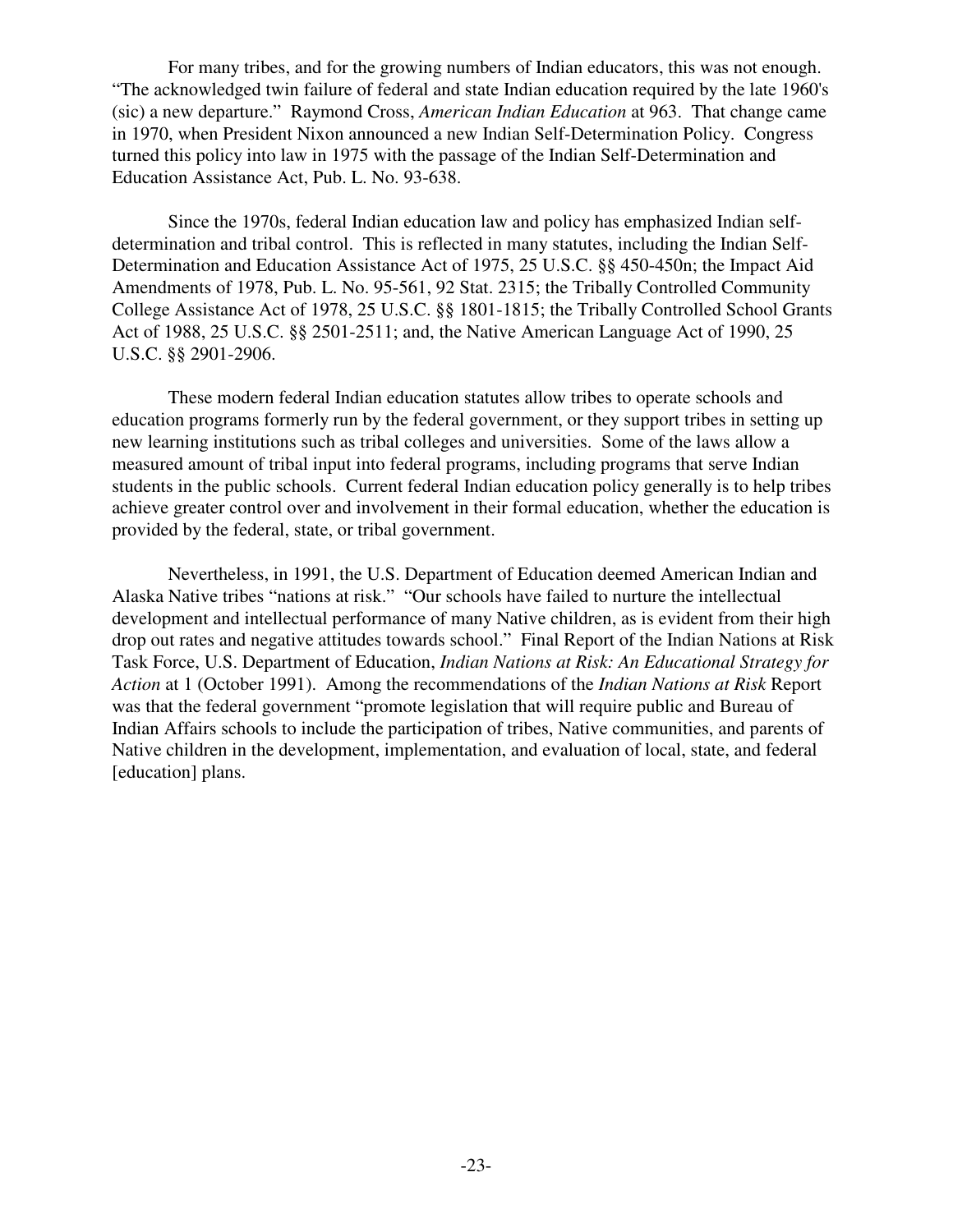Largely in response to the *Indian Nations at Risk* Report, and driven by the leadership of tribes and national Indian education organizations, on August 6, 1998, President Clinton signed Executive Order No. 13096, entitled *American Indian and Alaska Native Education*. 63 Fed. Reg. 42,681 (1998). The Executive Order notes that the "Federal Government is committed to improving the academic performance and reducing the drop out rate of American Indian and Alaska Native students." The Order further states that "a comprehensive Federal response is needed to address the fragmentation of government services available to American Indian and Alaska Native students and the complexity of intergovernmental relationships affecting the education of those students."

# **Homework Problems:**

1. Tribes now operate by contracts or grants 120 elementary and secondary schools that were formerly operated by the Bureau of Indian Affairs. Are these successful examples of tribal sovereignty and a congressional policy of Indian Self-Determination?

2. Tribes have started 29 tribally controlled colleges and universities. Are these successful examples of tribal sovereignty and a congressional policy of Indian Self-Determination?

3. About 450,000 elementary and secondary tribal students attend state public schools, including about 225,000 students who attend public schools located on or near Indian reservations or other Indian country. What does this say about tribal sovereignty and the congressional policy of Indian Self-Determination?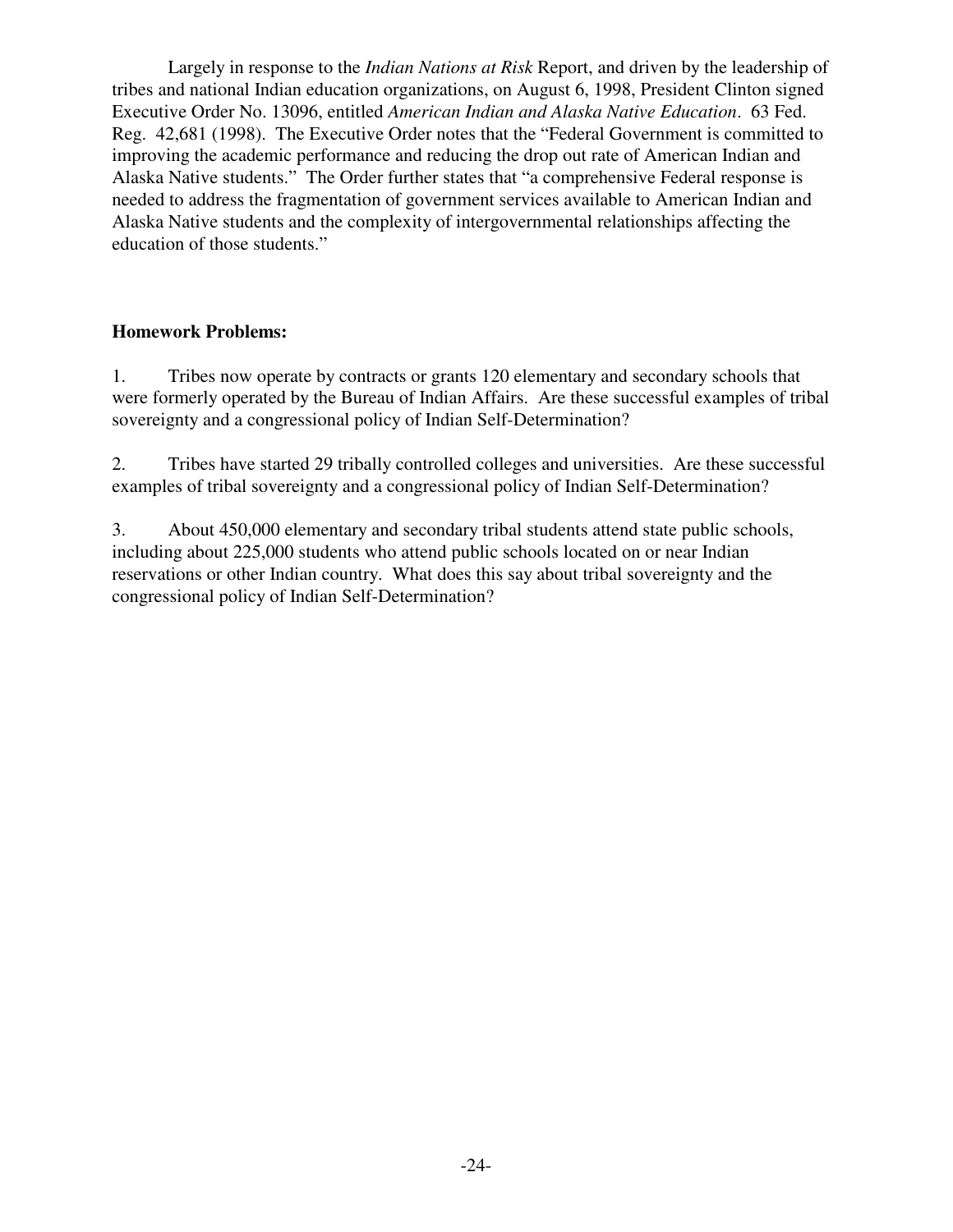## **INDIAN EDUCATION LEGAL SUPPORT PROJECT**

## **Federal Indian Law and Policy affecting American Indian and Alaska Native Education**

## **ALASKA NATIVES**

### **A. Overview**

There are about 225 federally recognized Alaska Native tribes with a combined population of over 85,000 tribal members. Generally, the same principles of federal Indian law that apply to American Indian tribes that are located in the Lower Forty-Eight States and are recognized by the federal government also apply to federally recognized Alaska Native tribes. Many of the federal laws and policies pertaining to the education of American Indians also pertain to Alaska Natives. The following are some laws and policies that are unique to Alaska Natives and their education.

## **B. Federal Laws and Policies Unique to Alaska Natives and their Education**

## **1. Treaties**

The United States assumed legal control of Alaska Natives in the Treaty of Cession from Russia in 1867.

## **2. Laws**

By the Act of January 27, 1905, 33 Stat. 619, the federal government assumed primary authority for the education of Alaska Native children. This assumption of authority was addressed by the establishment of as many as ninety government boarding and day schools within Alaska Native communities located in the Territory of Alaska, and by the right of Alaska Native children to attend government Indian schools in other U.S. Territories and states.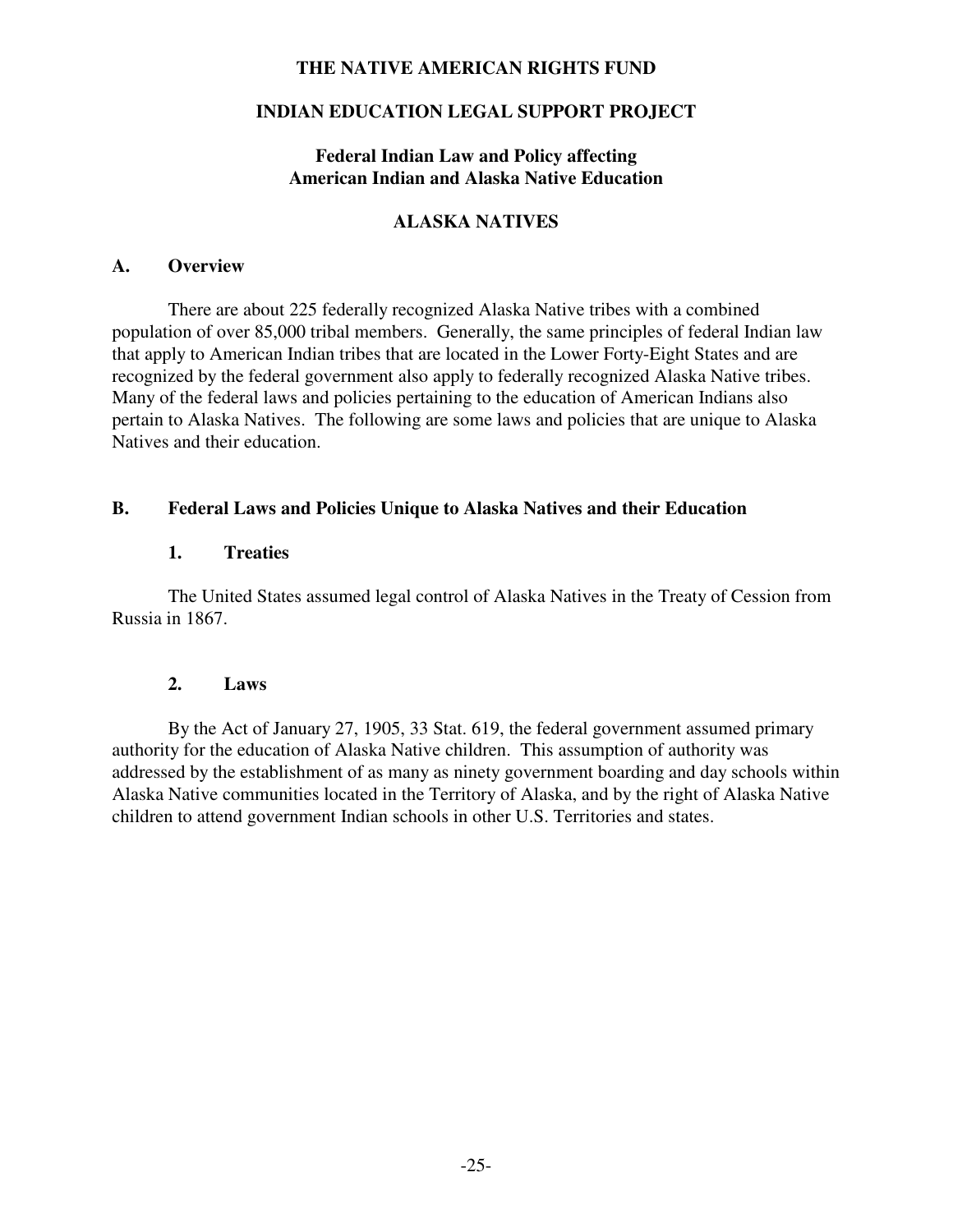By the Act of March 3, 1917, 39 Stat. 1131, the Territory of Alaska was allowed to establish public schools. Upon statehood in 1959, the Alaska Constitution provided for a statewide public school system. Alaska Native children have a state constitutional right to this state public school education. *Hootch v. Alaska State-Operated School System,* 536 P.2d 793 (Alaska 1975).

Federal financial assistance programs for public schools, including the public schools in Alaska, such as Impact Aid and the Elementary and Secondary Education Act (Title I; Bilingual Education) came about in the 1950s and 1960s.

Alaska Native tribes generally are included in the modern federal Indian laws that pertain to Indian tribes in the Lower Forty-Eight States such as the Indian Self-Determination and Education Assistance Act of 1975.

But, in 1971 Congress passed the Alaska Native Claims Settlement Act (ANCSA), 43 U.S.C. §§ 1601-1628. Among other things, ANCSA was used to extinguish the title of Alaska Natives to millions of acres of land. Under ANCSA, Alaska Natives retained about forty-four million acres, but this land is generally held in fee simple by state-chartered private business corporations whose shareholders are Alaska Natives.

In 1998, in the controversial case of *Alaska v. Native Village of Venetie Native Tribal Government,* 522 U.S. 520 (1998), the Court found that Congress intended ANCSA to divest Alaska Native tribes generally of their tribal sovereignty over these remaining lands. This decision severely limits the sovereignty of Alaska Native tribes. Without territory, it is difficult for them to exercise their sovereignty, particularly over non-tribal members.

In 1994, as part of the Improving America's Schools Act, Amendments to the Indian Education Act of 1972 (Title IX), added a new part (Part C), entitled "Alaska Native Educational Equity, Support, and Assistance Act." This part authorized new supplemental educational planning, curriculum development, and teacher training and recruitment programs for Alaska Natives in public schools.